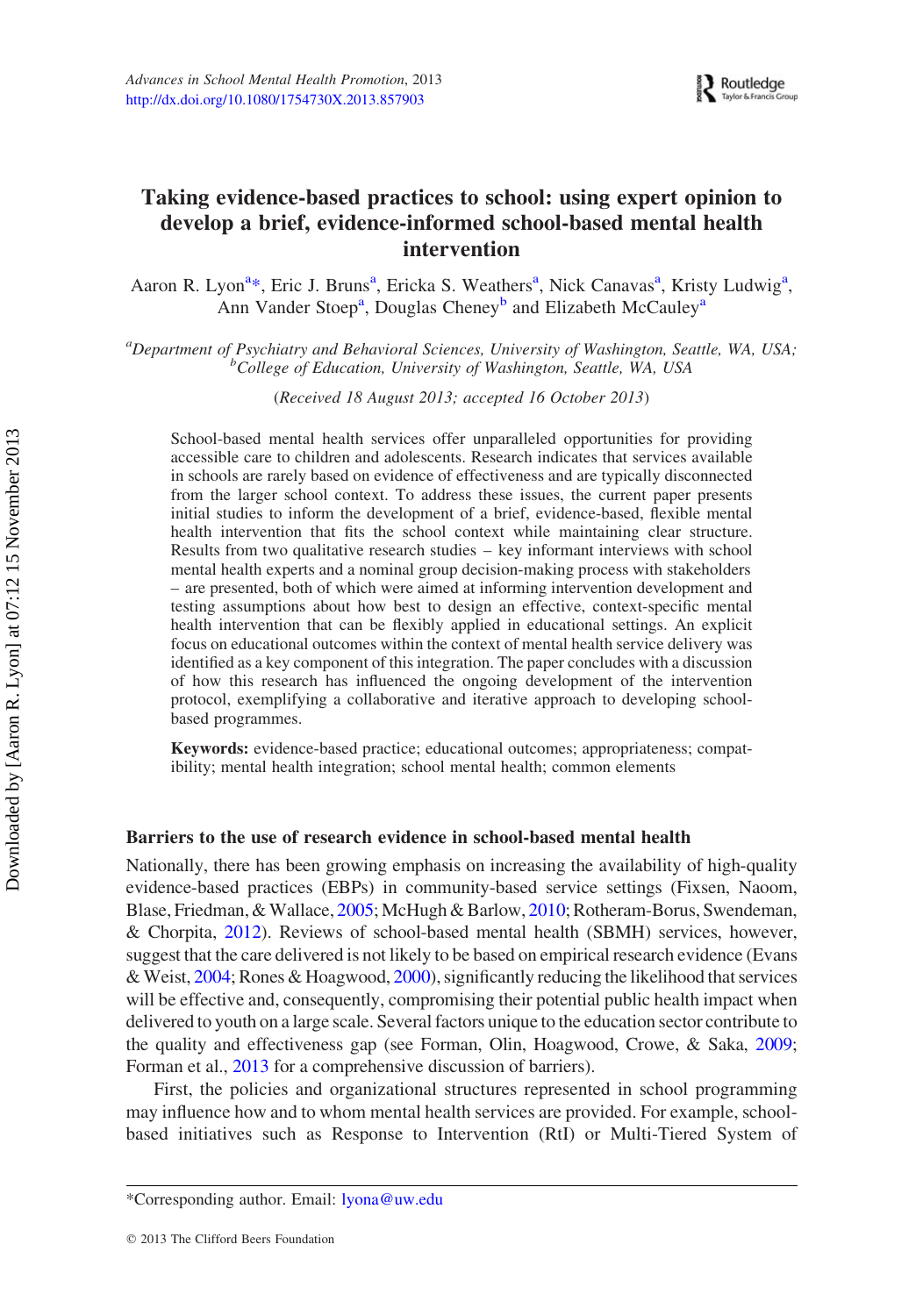# 2 A.R. Lyon et al.

Supports (MTSS) – academic intervention models where approximately 80% of students are being supported by services in 'Tier 1' (universal), 15% in 'Tier 2' (selected), and 5% in 'Tier 3' (indicated) –provide early, systematic, and research-based instructional assistance, supported by frequent progress monitoring, to children experiencing learning difficulties (Barrett, Eber, & Weist, [2012](#page-17-4); Bradley, Danielson, & Doolittle, [2007;](#page-17-5) Cheney, Flower, & Templeton, [2008](#page-17-6); Gamm et al., [2012\)](#page-18-1). Although these policies would seem like natural partners with mental health, most strategies for providing mental health care in schools are not integrated with RtI/MTSS initiatives or other school structures. Furthermore, as described in greater detail elsewhere in this special series (Pullmann, Bruns, Daly, & Sander, [2013](#page-18-2)), most SBMH programmes do not explicitly promote or monitor academic outcomes (Atkins, Hoagwood, Kutash, & Seidman, [2010;](#page-17-7) Franklin, Kim, & Tripodi, [2009](#page-17-8); Lyon, Borntrager, Nakamura, & Higa-McMillan, [2013](#page-18-3)). Second, many unique characteristics distinguish SBMH service providers and recipients. For instance, providers experience significant time constraints (Lyon et al., [2013](#page-18-4)) given the need to deal with frequent student crises and the sheer number of students in need of services. Relative to other settings, students who seek treatment in school may also demonstrate a broad spectrum of acuity ranging from early signs of distress to full psychiatric diagnoses (Lyon, Charlesworth-Attie, Vander Stoep, & McCauley, [2011](#page-18-5); Walker, Kerns, Lyon, Bruns, & Cosgrove, [2010\)](#page-19-2). Finally, very few of the interventions used in SBMH have been designed for or tested in education sector service delivery settings (Paternite, [2005;](#page-18-6) Wong, [2008](#page-19-3)). Instead, most of the EBPs implemented have been transported from other contexts. In the light of the unique system, provider, and recipient characteristics described above, efforts to maximize the contextual appropriateness or 'fit' of interventions to the school setting are particularly relevant to EBPs implementation in SBMH (Lyon et al., in [press-b](#page-18-7)).

#### Enhancing intervention – setting fit with a common elements approach

In the last decade, new models of service provision have emerged which facilitate the use of research knowledge in practice by capitalizing on the similarities among evidencebased treatment protocols for youth mental health problems. This type of common elements approach (Chorpita, Daleiden, & Weisz, [2005a](#page-17-9)) generally allows for more active, flexible, and individualized delivery than traditional manualized approaches. To this end, recent common elements approaches make explicit use of *modularized design* (e.g., Weisz et al., [2012](#page-19-4)) in which individual components can be implemented independently or in complement with one another to bring about specific treatment outcomes (Chorpita, Daleiden, & Weisz, [2005](#page-17-10)b). Similar to RtI and MTSS, this type of approach relies heavily on routine outcome monitoring  $-$  using standardized tools (e.g., symptom rating scales) and individualized, quantifiable targets (e.g., school attendance) – to determine whether a particular intervention course should be altered or maintained (Lyon, Nakamura, & Higa-McMillan, [2013\)](#page-18-3).

A modularized, common elements approach to psychotherapy has been found to be more acceptable to providers than psychotherapy based on standard treatment manuals (Borntrager, Chorpita, Higa-McMillan, & Weisz, [2009](#page-17-11)) and more effective than either standard manualized or usual care (Weisz et al., [2012\)](#page-19-4). Furthermore, due to its flexibility, the common elements approach may be particularly appropriate for use with ethnic and cultural minority youth, such as those likely to be seen in schools (Lyon, Lau, McCauley, Vander Stoep, & Chorpita, in [press-a](#page-18-8)). For these reasons, multiple efforts have been undertaken to evaluate the utility of the common elements approach for use by SBMH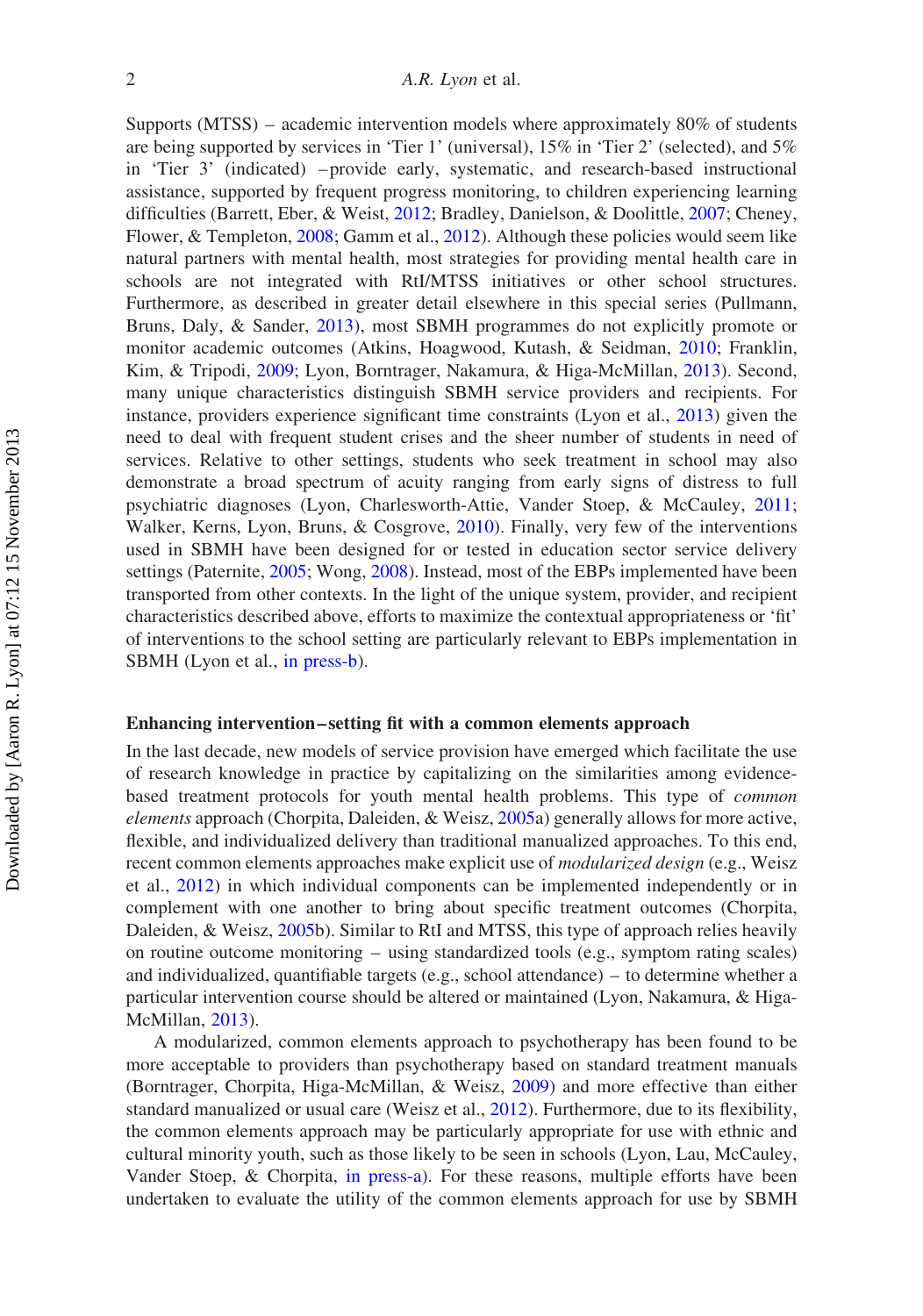providers, with some encouraging results (Lyon, et al., [2011,](#page-18-5) in [press-b](#page-18-7); Stephan, Wissow, & Pichler, [2010;](#page-19-5) Stephan et al., [2012](#page-19-6); Weist et al., [2009](#page-19-7)).

# The Brief Intervention for School Clinicians

Our research team initiated a project to develop a mental health intervention for high school students, called the Brief Intervention for School Clinicians (BRISC), which could fit optimally with the school context while simultaneously maintaining a clear structure and use of evidence-based intervention and assessment techniques. BRISC is designed to be responsive to constraints on school-based clinicians' time, align with primary presenting problems of students, integrate an active focus on academic progress, and be useable by the varied professionals who provide mental health care in schools. BRISC was initially characterized by *five primary elements*, each intended to address specific barriers to effective treatment. These elements and their rationale are displayed in [Figure](#page-2-0) 1, and discussed below:

- (1) Use of a systematic problem-solving orientation to help providers identify key intervention targets, test solutions, and support positive student development;
- (2) A common elements approach to delivering empirically supported mental health intervention components which uses specific treatment modules that match students' presenting problems (e.g., mood-changing skills);
- (3) A stepped care/tiered RtI structure that integrates BRISC into the RtI (or MTSS) framework and describes how to step up or down to more or less intensive options (from its initial development, BRISC has been conceptualized as a 'Tier 2' intervention);
- (4) Culturally informed treatment engagement and motivation strategies built into the intervention; and
- (5) Systematic assessment and monitoring, including brief, data-driven check-ins regarding symptoms, academic success, practice of skills, and student satisfaction.

Building on this framework, the current paper describes two initial development studies designed to inform BRISC's iterative development process.

<span id="page-2-0"></span>

Figure 1. BRISC logic model.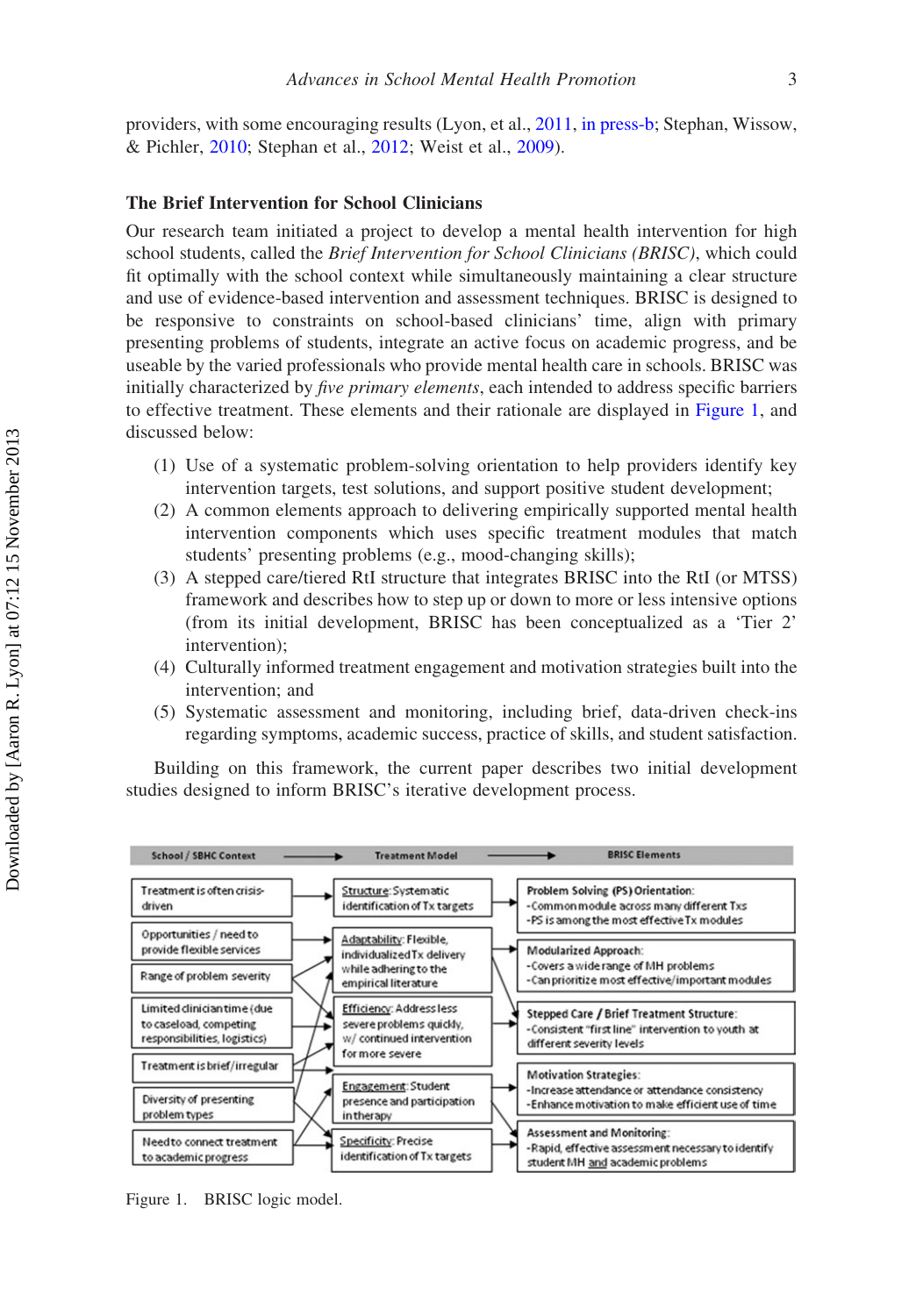# Initial BRISC development studies

As an initial step in the BRISC development process, two studies were designed to gather expert input to inform iterative intervention development in a manner that would demonstrate a high degree of intervention–setting fit (i.e., most likely to be practical, useful, and aligned with the identified needs of the education setting, students, and service providers). In both studies, the preliminary components of the BRISC model (above) were presented to participants to elicit their feedback and discussion. In Study 1, individual interviews were conducted with local and national key informants, all of whom are involved in SBMH. Informed by the results of the first study, Study 2 involved a two-day meeting (i.e., the BRISC 'Development Summit') in which participants took part in a structured information-generation and prioritization process (the Nominal Group Technique, described below). Although both studies were conducted within a single urban school district, they were designed to generate information that would both be relevant to the immediate, local initiative and generalizable to other settings in a future, larger-scale BRISC trial.

Drawing from a comprehensive review of educational and mental health services research, we identified four key domains within which to organize participant input from both studies. First, we focused on the integration of mental health service delivery into schools, including the multi-level characteristics of the context (policy, organization, providers, and recipients). Second, we sought input on how to develop a treatment based on evidence for effectiveness as well as feasibility for implementation by SBMH clinicians. Third, in consideration of the populations most commonly served in schools, we collected information about ensuring that the intervention could engage a diverse group of students in a way that reflects principles of cultural and linguistic competence. Finally, we investigated how best to collect and incorporate *relevant outcomes and data* into the intervention, including information about mental health symptoms and an explicit focus on the use of indicators of academic functioning and progress.

# Study 1 (key informant interviews) Method

#### Participants

A total of 21 people were invited to participate in key informant interviews on the basis of their experience working in SBMH nationally and locally. Of the 21 invited participants, 13 completed semi-structured interviews (62%). The key reason for non-participation was limited availability during the short window between Study 1 and Study 2. Six of the respondents were national experts in SBMH who were also members of an advisory panel and development workgroup for the project. Other respondents included the school district's health services programme manager; one member of a mental health provider organization; two staff members from a public health organization in King County, Washington; two counsellors from school-based health centres (SBHCs); and one SBHC mental health supervisor.

# Procedures

Prior to being interviewed, participants received materials summarizing the rationale for the project, a description of how the proposed intervention was designed to address social and emotional problems that interfere with academic success, the theory of change, a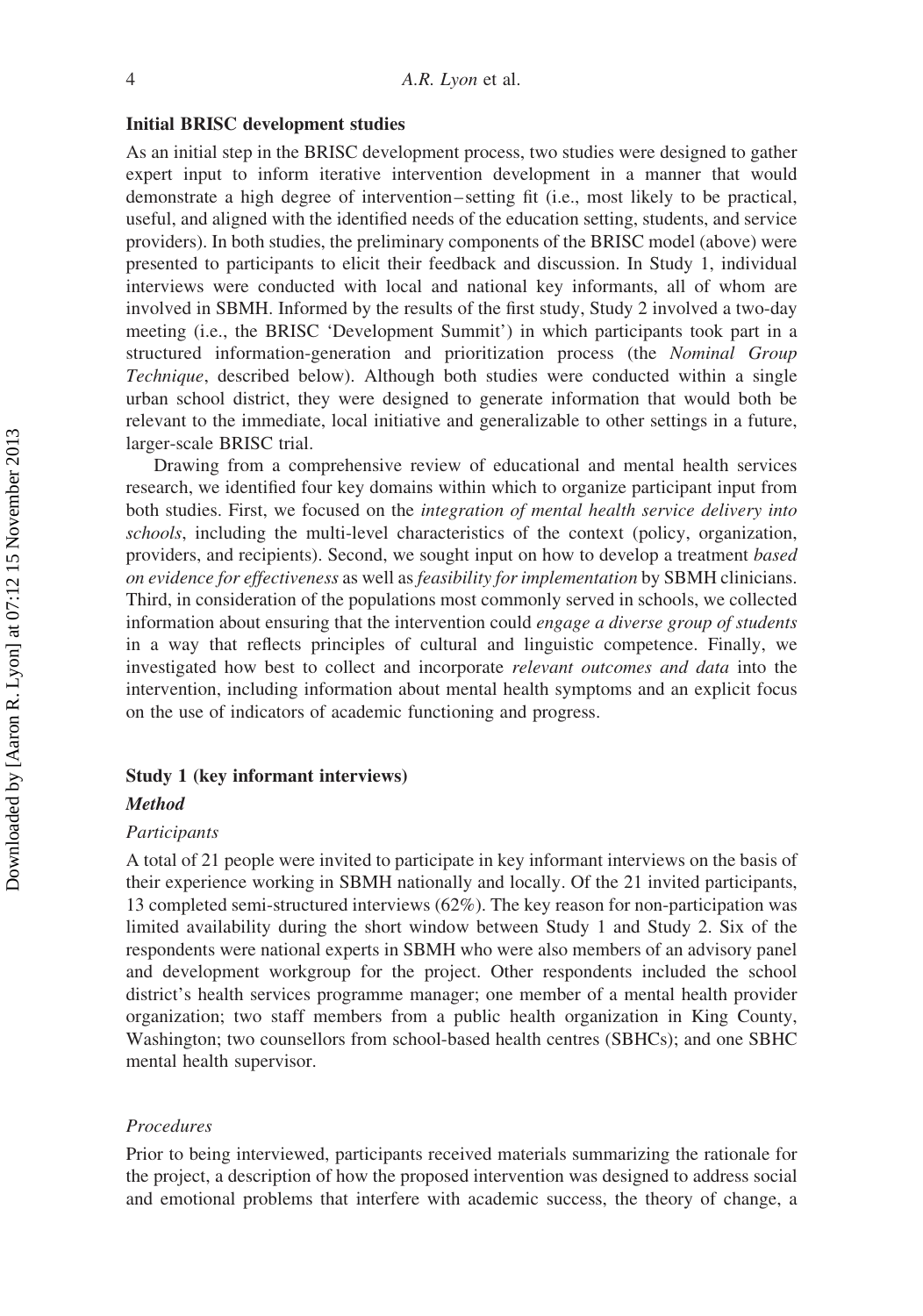description of the initial components of the intervention, and an overview of the interview questions. Phone interviews were conducted by three faculty members from the research group between June and August 2012. Interviews took approximately one hour to complete, during which the interviewer took detailed notes about participant responses. An exemption from full review was obtained from the University of Washington Human Subjects Division.

Questions in the semi-structured interview (and the topic areas to which they were most relevant) included: (1) Does the intervention align with current theory, evidence, and real-world conditions (integration, content/structure)? (2) Which literature or policy statements are not referenced in the materials that might be relevant to this project (content/structure)? (3) To what extent will the proposed intervention structure, practices, and sequence be relevant and helpful for students referred to or seeking help for socialemotional problems in schools (integration, engagement)? (4) What changes, refinements, or additions to the logic model, the theory of change, or the proposed intervention components are needed (content/structure)? (5) How do you think this intervention could be made more compatible with the goals and structure of the school setting (integration)? (6) How could this intervention be modified to more effectively support academic performance goals (outcomes/data)? (7) What approach would you take to support high school students whose emotional health problems were impeding their academic success (all topic areas)?

#### Analytic strategy

Interviewer notes of key informant responses were coded by a master's level research coordinator and an advanced graduate student in Public Health using Atlas.ti qualitative software (Muhr, [2004](#page-18-9)). A directed content analysis approach was used to code the data. In directed analysis (Hsieh & Shannon, [2005](#page-18-10)), a priori themes are derived from characteristics of the phenomena being examined, agreed upon definitions and theories from the literature, as well as the knowledge and experiences of researchers (Ryan & Bernard, [2003](#page-19-8)). As described in the introduction, the four overarching topic areas identified through this approach were (1) integration of mental health service delivery into schools, (2) content and structure based on feasibility and evidence for effectiveness, (3) student engagement and cultural/linguistic responsiveness, and (4) use of relevant outcomes and data (including school data) for monitoring and feedback.

Coders first coded several interview transcripts independently, but then met to compare and consolidate their codes. All codes were categorized into one of the four themes. This process resulted in the creation of a codebook that was used to code the remaining interview transcripts. As coding proceeded, additional codes were added to the codebook, previous transcripts were re-coded against new codes as necessary, and coders checked in with one another frequently to ensure there was consensus regarding code assignment. Whenever there was disagreement, coders sought input from one or more of the research team members who conducted the initial interviews to serve as a tiebreaker.

# Results

# Integration of mental health into schools

#### RtI integration

Of the nine (69%) respondents who made statements about the integration of the RtI framework, the majority felt that the intervention would be influenced by the structure of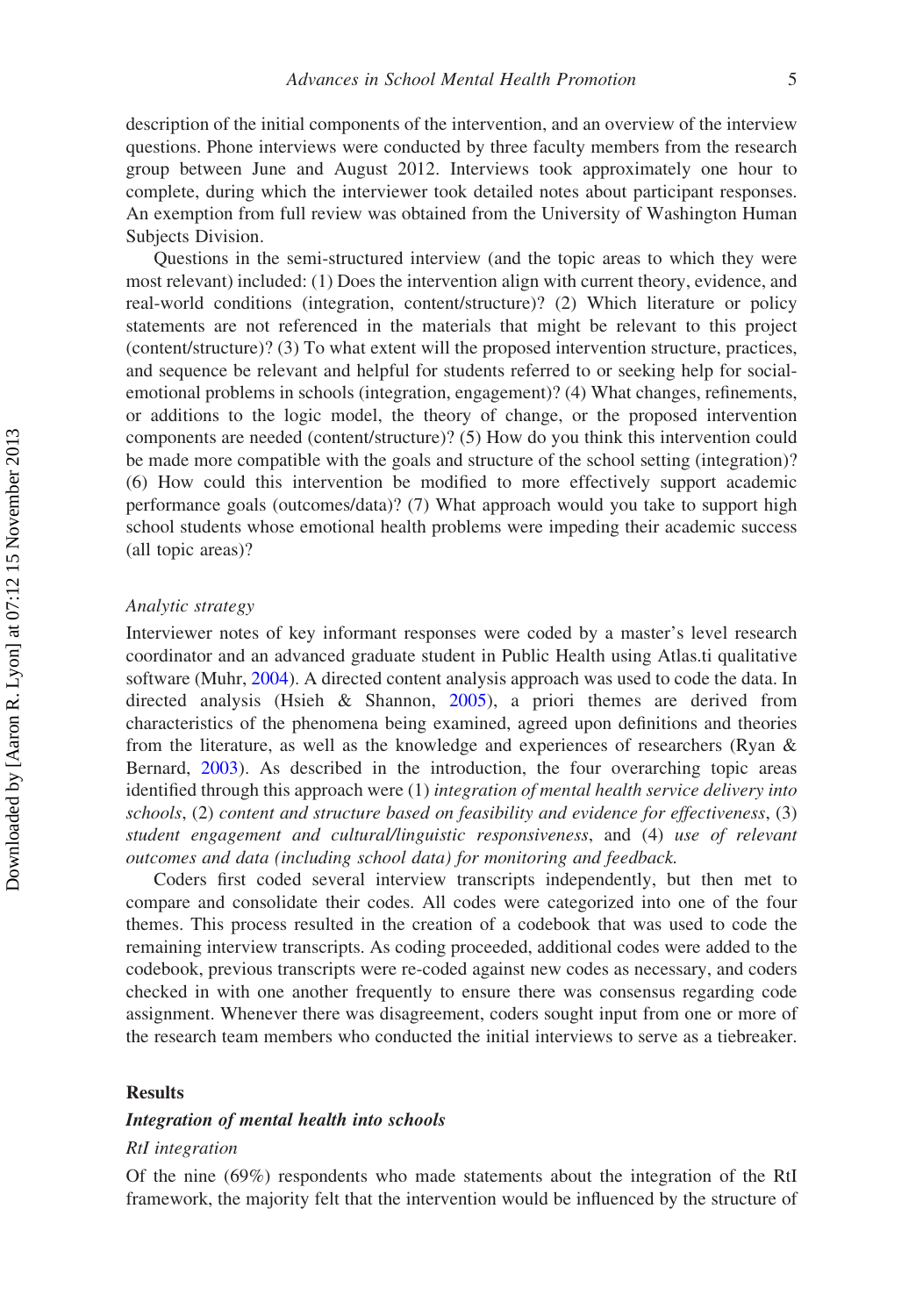existing Tier 1 supports (i.e., supportive climate, engaged adults and students) (see [Table](#page-5-0) 1). Others felt the project's fit within the three-tiered model needed additional clarification: 'In School Psychology, Tier 2 interventions are most often carried out with groups. Tier 3 kids may get ongoing counselling. This brief intervention delivered to a targeted group of individuals, but not particularly individualized, is somewhere in between'.

#### Identifying students

Nine (69%) respondents referred to strategies for identifying students to participate in the intervention. The majority of respondents emphasized a need for consistent school-wide screening and referral, via validated, standardized measures. As one respondent puts it:

Most referrals now are self-referrals ... It would be better to start with an explicit target group, i. e., students with academic problems. When school people are asked to refer kids to mental health care, they identify kids with high-end behavioural problems and miss those with internalizing problems. It would be good to look for opportunitiesto systematically identify kids.

|                                                           | $\boldsymbol{N}$ | $\%$ |
|-----------------------------------------------------------|------------------|------|
| Integration of mental health into schools                 |                  |      |
| Response to intervention (RtI) integration                | 9                | 69   |
| Identifying students                                      | 9                | 69   |
| Engaging school staff                                     | 6                | 46   |
| Focus on academics                                        | 6                | 46   |
| Other considerations and questions                        | 5                | 38   |
| Content and structure of intervention                     |                  |      |
| Clinician training                                        | 11               | 85   |
| Homework                                                  | 8                | 62   |
| Treatment content                                         | 8                | 62   |
| Stepped care                                              | 8                | 62   |
| Positive features and strengths                           | $\overline{7}$   | 54   |
| Challenges                                                | $\overline{7}$   | 54   |
| Questions from interviewees                               | 5                | 38   |
| Individualization is crucial                              | $\overline{4}$   | 31   |
| Perceived outcomes of BRISC                               | 3                | 23   |
| What could be added?                                      | 3                | 23   |
| Student engagement and cultural linguistic responsiveness |                  |      |
| Type of student that can benefit from intervention        | 8                | 62   |
| Challenges                                                | 7                | 54   |
| Considerations of family involvement                      | 6                | 46   |
| Other considerations                                      | $\overline{2}$   | 15   |
| Monitoring and feedback: use of school data               |                  |      |
| Data for monitoring and feedback                          | 8                | 62   |
| Format of feedback                                        | 7                | 54   |
| Who should receive feedback?                              | 6                | 46   |
| Who should provide feedback?                              | 5                | 38   |
| Frequency of feedback/monitoring                          | 5                | 38   |
| Challenges                                                | 5                | 38   |
| Praised by respondents                                    | $\overline{4}$   | 31   |
| Best practices/ways to address challenges                 | $\overline{c}$   | 15   |
| Other considerations and questions                        | $\overline{7}$   | 54   |

<span id="page-5-0"></span>Table 1. Number and percentage of Study 1 participants mentioning themes.

Note: Total number of participants  $n = 13$ .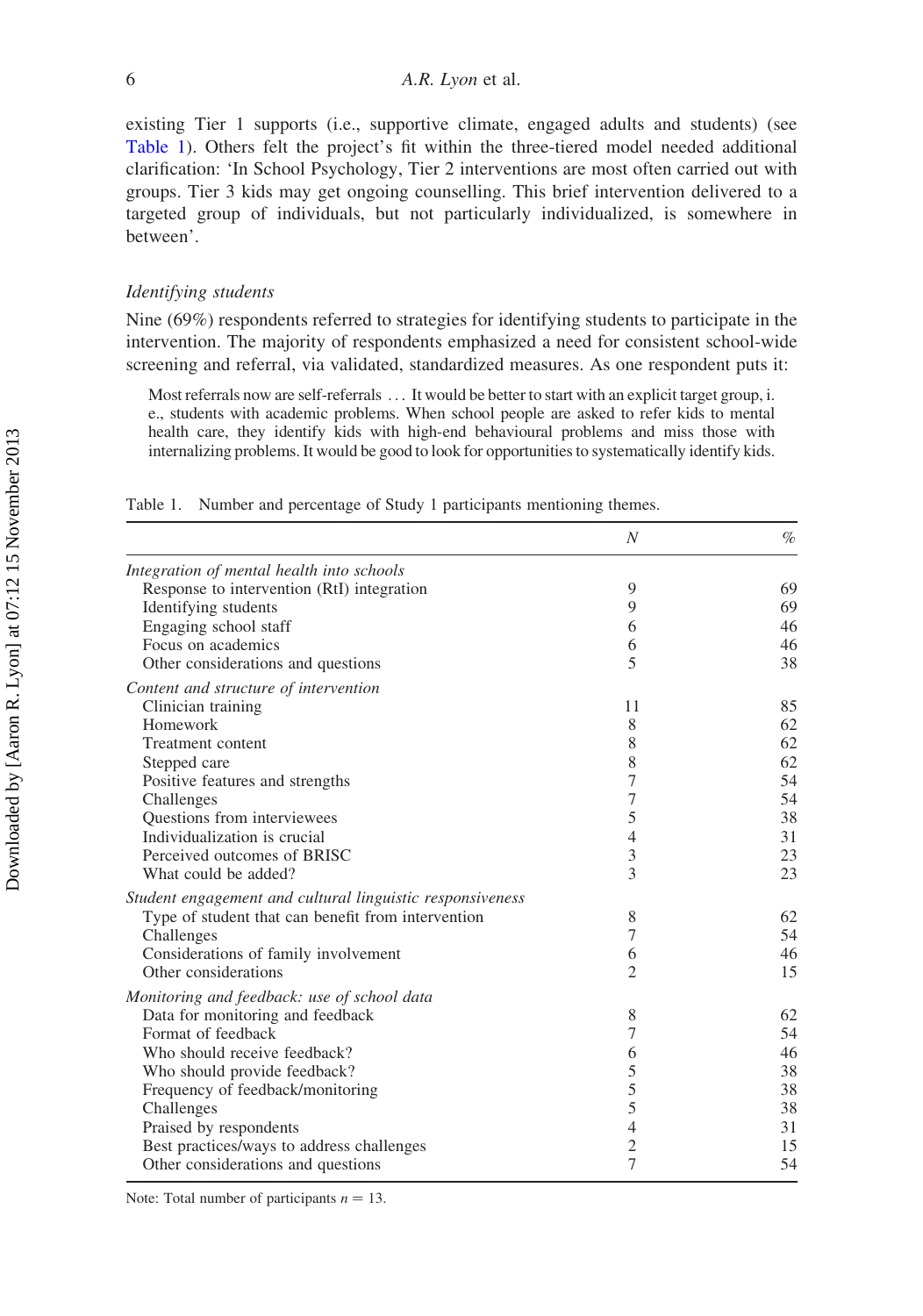#### Engaging school staff

Six (46%) respondents made statements about engaging school staff as a method of supporting the intervention and its successful implementation. Some made specific recommendations about educating school staff, with one suggesting 'in-service trainings for teachers and staff regarding particular skills such as problem-solving, psychoeducation, communication analysis, etc.' as well as 'educat[ing] them about general adolescent development [and] social-emotional health'.

# Focus on academics

Six (46%) respondents made statements about the need to focus on academic outcomes in the context of a school-based intervention. Some respondents expressed scepticism that mental health treatments, even those available in schools, would be able to meaningfully influence academic outcomes ('It is not compelling to say that simply reducing anxiety will lead to learning because the kid is probably still not learning. The problem we have in mental health is that it is not its goal to improve learning'). Other respondents pointed out that academic and other school outcomes are not universally relevant, noting that only a subset of the students receiving SBMH services experience academic problems.

# Content and structure of intervention

#### Clinician training

Of the sample, 11 (85%) respondents gave input about training clinicians to deliver the intervention. The majority of these respondents believed a wide range of school-based professionals could be interventionists, including counsellors, school psychologists, and/ or school nurses. As one respondent explained, 'All nurses in [local school district] have a Bachelor's degree or are nurse practitioners which means they have had mental health training [and] could be mental health interventionists'. Instead of focusing on particular types of providers, other respondents asked questions about the specific skills to be taught and the training process itself (e.g., 'Clinicians really need to learn how to pick the components and elements they will use'). Finally, some respondents believed that obtaining clinician buy-in might be difficult because it deviates significantly from the usual clinical practice (e.g., 'Not all clinicians will buy-in ... How will clinicians be prepared for such a radical change in practice?').

# Homework

Eight (62%) respondents made statements about the homework assigned to students as a part of the intervention, with the majority of respondents believing that the success of the homework component may vary by student (e.g., 'Whether students can complete homework will be a function of the student's self-regulatory capacity'). Other respondents indicated that framing between-session practice as 'homework' may carry negative connotations for some youth and suggested that alternative wording, such as 'practice exercises', be used.

#### Treatment content

Of the eight (62%) respondents making statements about treatment content, the majority voiced support for the specific BRISC treatment modules we had initially selected. Similar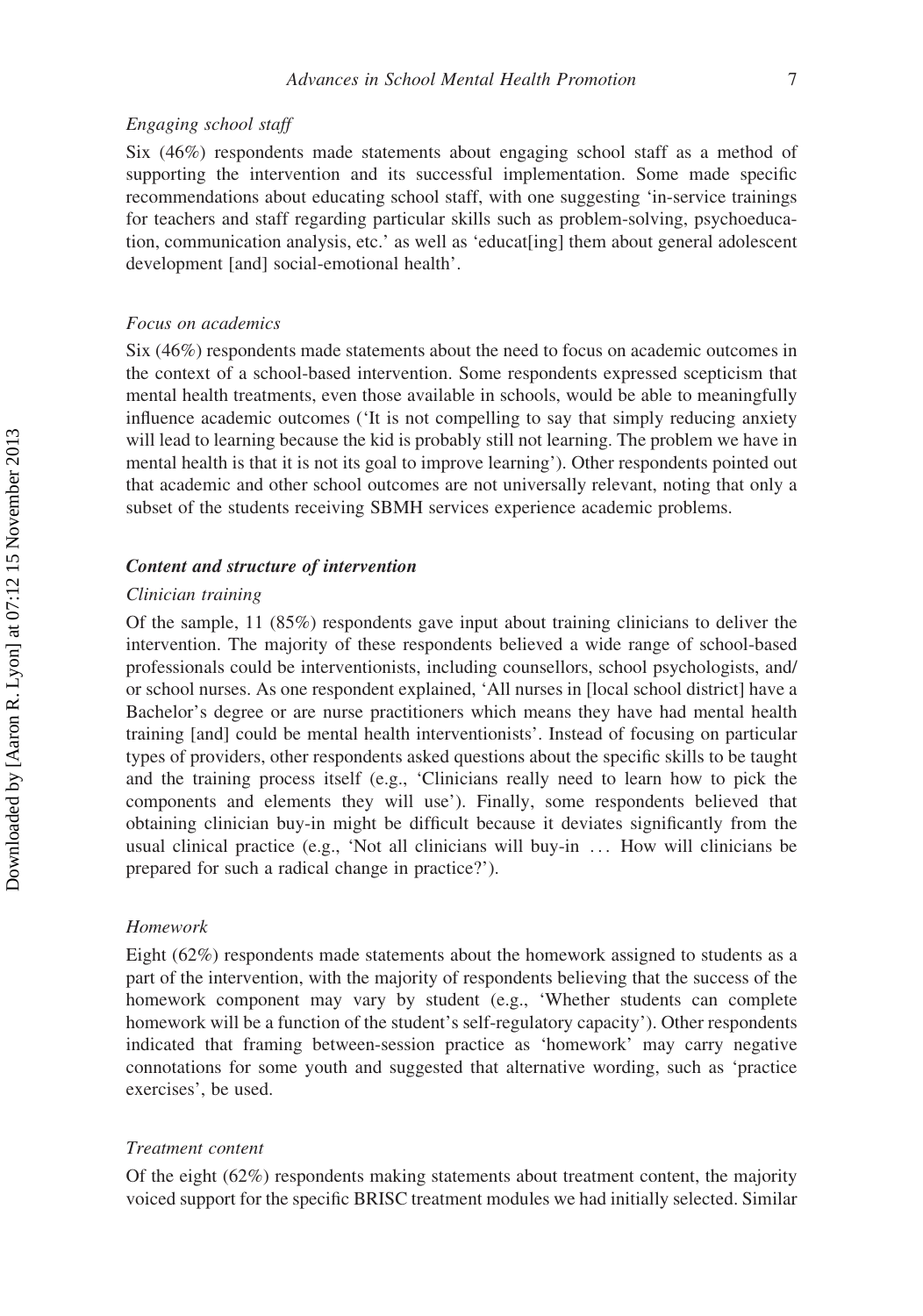to comments about homework, respondents stated that the helpfulness of psychoeducation could vary by student. Some suggested that psychoeducation 'gives the kid hope . . . that she/he has a problem that can be solved'. Others stated that psychoeducation can be effective as long as it is in relation to a student's context, but suggested that psychoeducation can sometimes lead to increased reporting of symptoms ('Psychoeducation is most effective if it builds on the student's story and is predicated on what is known about the child's background').

Several respondents supported selection of a limited number of modules that were tailored to typical student presenting problems. Finally, several respondents believed that it would be difficult for students to learn new skills within such a brief time frame. As one respondent puts it, ' . . . it is hard to shift ownership of skill from counsellor to student in four sessions. Often multiple opportunities to practice are needed to really learn a skill'.

#### Stepped care

Eight (62%) respondents made statements referencing stepped care, one core feature of the design of the intervention. The majority of respondents wanted to know how the need for more intensive services would be determined after the four sessions were completed. Other respondents believed that the protocol provided an opportunity for improving service delivery (e.g., 'I think it is a good way to organize resources and be more efficient with them').

# Student engagement and cultural/linguistic responsiveness

Regarding engagement of students, the majority of respondents made statements related to the type of student that would be most likely to benefit from the intervention, challenges surrounding student engagement, and considerations for family involvement.

#### Students most likely to benefit

Eight  $(62%)$  respondents discussed type(s) of students who could benefit from the intervention. Some comments suggested that students who already demonstrate high levels of resilience could be among the most appropriate candidates (e.g., 'students who have an adequate combination of resilience, internal resources, and some family support, but are floundering emotionally, socially, and academically and need help tapping into their personal and family resources', 'those who have overall been doing pretty well [B or C student], but then something happens. There is a life stressor etc. ... They are generally keeping things together, but need more support before it gets too severe'). In contrast, students with poor attendance and transient or situational problems were thought by some to be less appropriate (e.g., 'kids with very poor attendance would not be good candidates unless the engagement strategies were very effective').

#### Student engagement challenges

Seven (54%) respondents made statements about the potential challenges to student engagement, on the basis of developmental considerations or cultural and linguistic compatibility. This included asking how key therapeutic processes, such as emotional expression, may vary cross-culturally ('how well do students align with the emotion that is selected as the target for intervention in the first session?'). A number of respondents underscored the importance of building initial rapport between clinicians and students and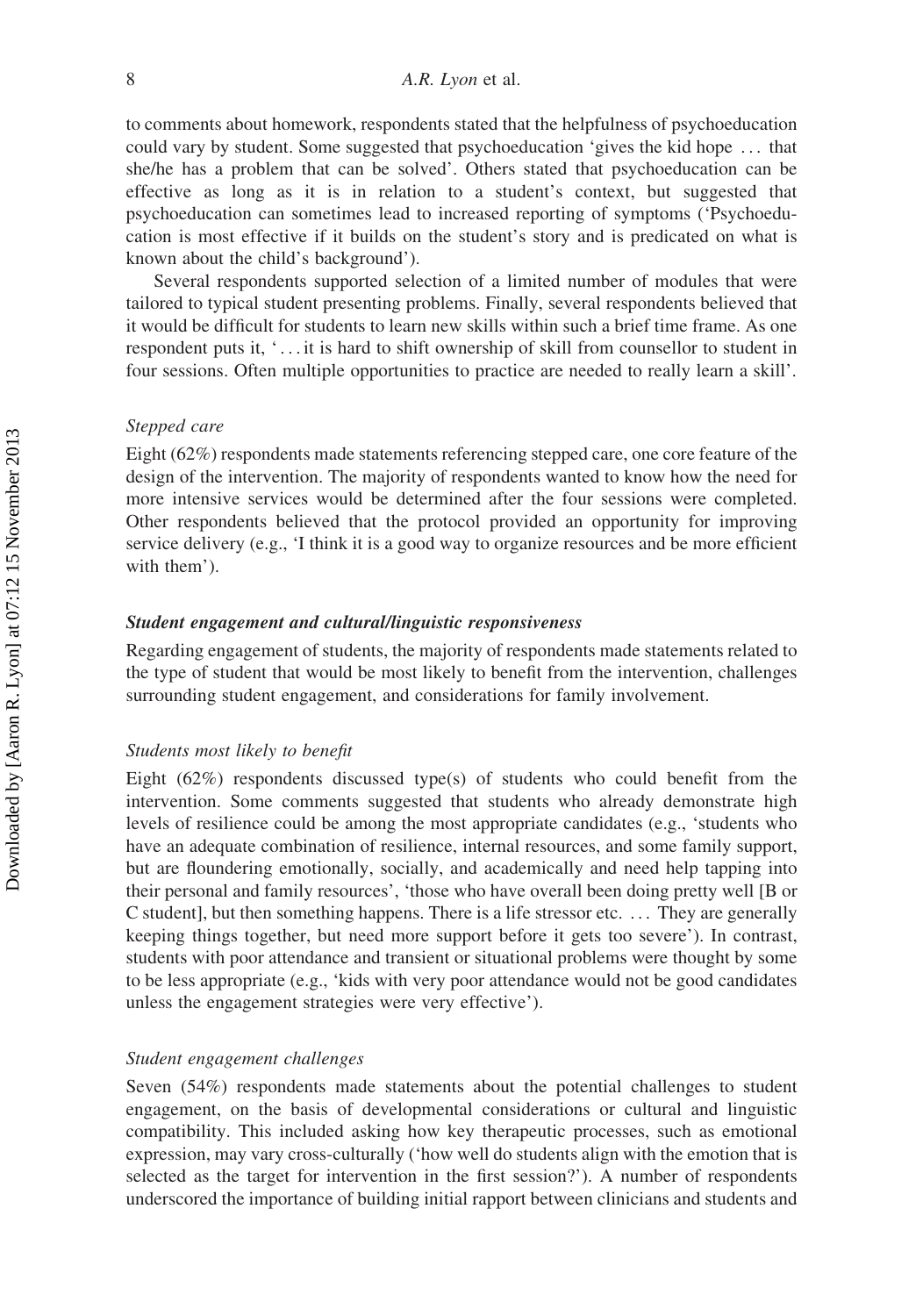attending carefully to adolescent development. Other respondents believed that it would be challenging to engage adolescents with mental health issues and maintain their motivation over time ('turning the corner from brief and irregular to BRISC engagement will be a tough sell because it is challenging to engage adolescents in treatment and schedule sessions at times when they do not feel they are in an immediate crisis situation').

# Family involvement

Six (46%) respondents indicated it was important to build family involvement into the intervention. Specifically, respondents encouraged creation of a school climate where parental involvement is encouraged (e.g., 'Create support, accountability, and incentives for clinicians to involve them. Create an individualized option for families – come in, or be on the speakerphone – we will send a report of our progress. This needs to happen with every student'). Related, respondents also highlighted the importance of being cognizant and considerate of family culture and values across a range of diversity issues (e.g., 'Paying close attention to the culture of the student [race, recent immigration, and socioeconomic status] throughout the intervention').

# Monitoring, feedback, and use of school data

#### Data for monitoring and feedback

Nine (62%) respondents shared opinions about the type of data they felt would be most important to monitor. Indicators such as attendance, grades, and motivation for change were cited frequently (e.g., 'It is important to keep focus on academic progress and to choose discrete indicators such as attendance and tardiness').

#### Format of feedback

Seven (54%) respondents provided suggestions related to the format of feedback. The majority of respondents suggested the use of an online data system, as a means of efficiently being able to review progress across students receiving therapy and/or with individual students.

#### Who should receive feedback?

Six (46%) interviewees gave their opinions about who should receive feedback. Many felt that feedback should be shared with an integrated team of school personnel who are working to support a given youth. Other respondents believed principals should receive feedback. In recognition of confidentiality concerns, some respondents indicated that students should make the determination about who is informed about their problems and progress.

#### Data-monitoring challenges

Five (38%) respondents referenced challenges that may be encountered with monitoring and feedback. Commonly cited challenges included data firewalls and privacy laws that govern healthcare and education, sometimes in conflicting ways. For example:

Privacy laws prevent interaction among mental health and school staff. HIPAA makes it challenging for school-based health centres to share information with teachers. FERPA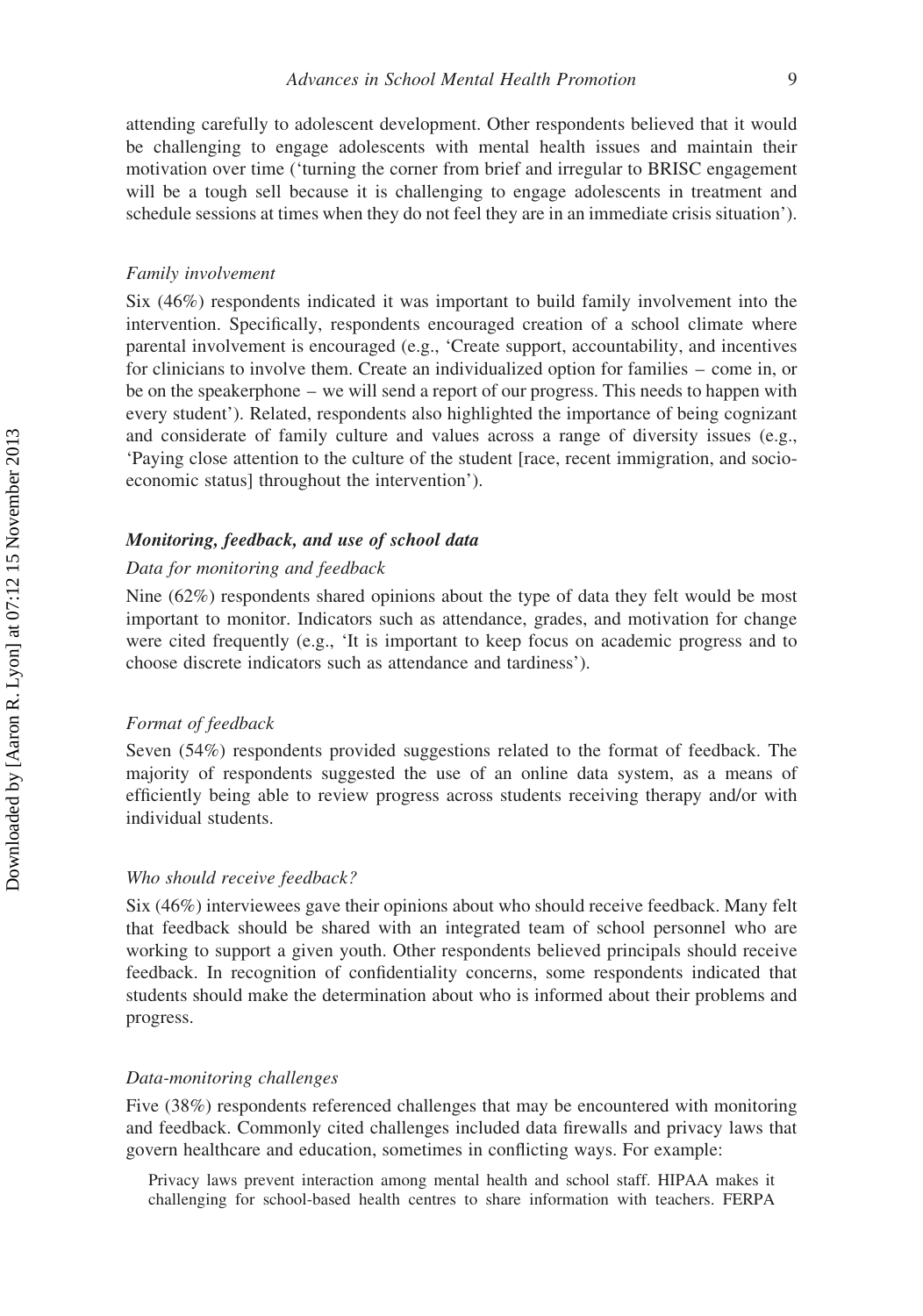prevents teachers from collaborating with school-based health centres. How these laws are interpreted seems to vary from teacher to teacher.

Other respondents anticipated difficulty transitioning from focusing simply on health and mental health outcomes to an approach that monitors school outcomes as well (e.g., 'Our organization was initially reluctant to steer away from tracking more clear health-related indicators, such as pregnancies and symptoms, and accept grades and other academic goals as health outcomes'). Nonetheless, several respondents expressed optimism about the possibilities offered by more explicitly focusing on school data. As noted by one respondent:

Public health and mental health practitioners have changed their tune and acknowledge the value of both because of the evidence base and because they recognize school success as an important measure of functioning for youth, as occupational success is for adults. Although they initially resisted the inclusion of academic goals in contracts, they have come to see that helping students succeed in school is an important functional outcome.

#### Study 2 (nominal group technique)

#### Method

# Participants

After the key informant interviews had been conducted, 30 local and national experts attended a two-day BRISC Development Summit, facilitated by project personnel, during which all Study 2 data were collected. Participants included researchers in various domains of mental health services and school mental health, Seattle Public School District employees, SBMH service providers and supervisors, and representatives from the local department of public health. Of the participants in Study 1, 11 (85%) also participated in the Development Summit.

#### Procedure

During the Summit, attendees participated in two rounds of small group work in which they engaged in a structured, consensus-based form of qualitative data collection referred to as the Nominal Group Technique (NGT). The purpose of NGT is to introduce an issue to the study group, generate information in response to the issue, and prioritize that information through a structured process of group discussion and voting (Potter, Gordon, & Hamer, [2004\)](#page-18-11).

Each NGT group included 8–10 participants and was focused on one of the four previously identified topic areas. There were eight total small group NGT processes, two on each of the four topics. Each attendee was assigned to two groups that aligned with their interest or expertise. In each group, participants were asked three questions related to the group's identified theme: (1) what resonates or what is a strength of the BRISC intervention as presented?; (2) what is a concern, weakness, or something that has not been well addressed?; and (3) what action steps would you suggest for the project moving forward? Questions were the same across areas, but participants were asked to consider the questions as they related to their topic area. To answer each question, the groups employed the following five steps, consistent with the NGT model:

- (1) Opening statement: An orientation to the purpose, rules, and procedures of the group process.
- (2) Silent generation of ideas: Participants recorded all ideas that occurred to them.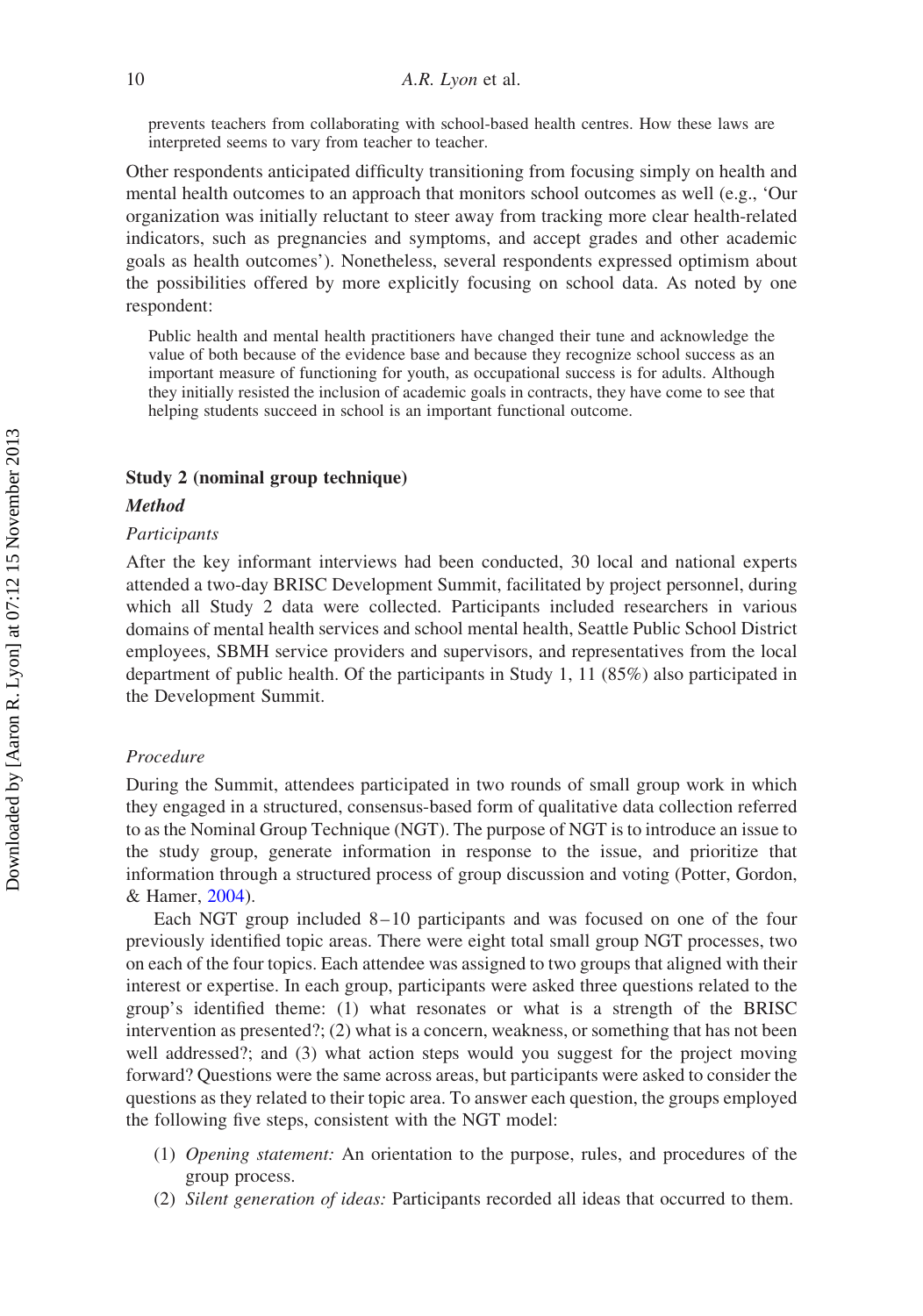- (3) Round robin: Participants stated one idea at a time, with each recorded on a group flip chart, until all ideas were presented or a time limit was reached.
- (4) Clarification of ideas: Participants were invited to seek verbal clarification or further details about the ideas listed, while the facilitator kept the process as neutral as possible and consolidated duplicated ideas.
- (5) Voting and ranking: After clarification and consolidation, participants voted on priorities by placing stickers on the flip chart. Each participant was allotted three votes.

For the current project, the fifth step of voting and ranking was carried out only for the third question (what action steps were suggested for BRISC development). Each group's top five ideas were then presented to the entire group of attendees for a second prioritization vote.

# **Results**

Results of the final voting on priority recommendations in each of the four topic areas are presented in [Table](#page-11-0) 2 and discussed below.

#### Integration of mental health into schools

Of the participants, 60% endorsed that BRISC should focus on developing a targeted intervention that can be integrated within a school's existing tiered (RtI) system. They advised against building an independent, and likely redundant, multi-tier approach through which to respond to student mental health needs. In line with that perspective, 53% of participants also endorsed the need to identify the appropriate oversight team within the school setting or establish a building-level oversight team in each school that would supervise the intervention's integration with RtI and other existing school structures.

Other frequently endorsed ideas included adopting education sector language about positive behaviour supports when describing BRISC to facilitate buy-in and understanding by all stakeholders (53% of voters endorsed this). Participants supported a proposal to identify school-level implementation readiness criteria (which may include the accessibility of academic data to mental health providers) and develop a way to measure a school's ability to integrate the BRISC programme (30% endorsed). The final recommendation for promoting integration involved the importance of working to ensure students have an active voice in the intervention development process and in selecting indicators of 'progress' for outcome monitoring (30% endorsed).

# Content and structure of intervention

Of the participants, 57% endorsed the recommendation that academic interventions and outcomes should be incorporated into the programme's modules along with mental health interventions and typical mental health outcomes, suggesting a need for increased emphasis on academic success. This sentiment was linked to a concern that, even when a mental health intervention is delivered, academic difficulties may persist and, if unaddressed, can overshadow symptom improvements. Of the sample, 50% also felt that it was important to develop a detailed plan of how each aspect of the intervention would integrate into the clinician's workflow as well as relevant organizational structures and demands. Furthermore, ensuring that flexibility and individualization are promoted in a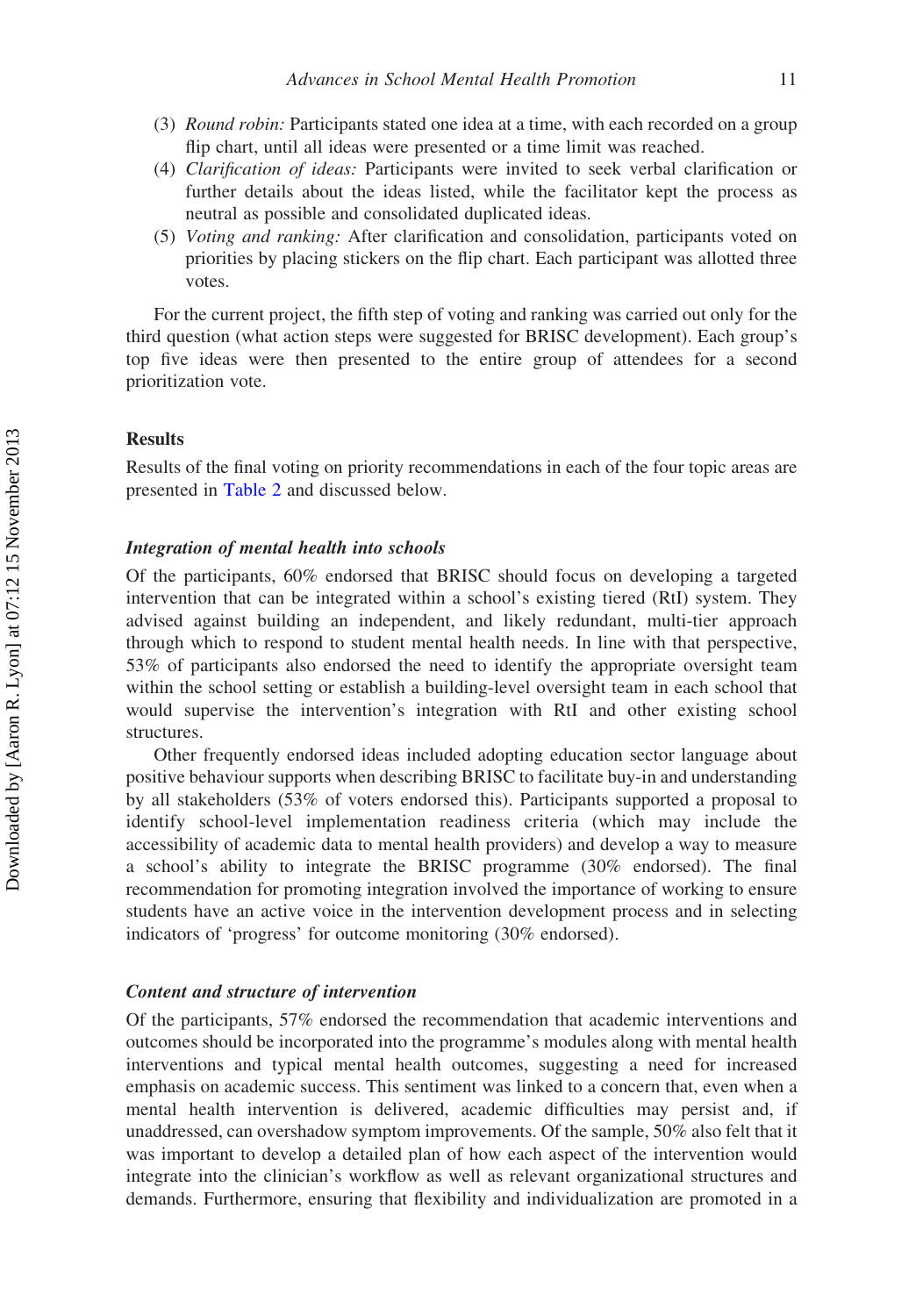<span id="page-11-0"></span>Table 2. Number and percentage of participants endorsing recommendations.

|                                                                                                                                     | $\boldsymbol{N}$ | $\%$ |
|-------------------------------------------------------------------------------------------------------------------------------------|------------------|------|
| Integration of mental health into schools                                                                                           |                  |      |
| Keep focused on developing a targeted intervention to exist in a<br>tiered system                                                   | 18               | 60   |
| Build an accountable oversight team                                                                                                 | 16               | 53   |
| Identify the appropriate 'language' for the intervention                                                                            | 16               | 53   |
| Identify 'readiness' criteria and measures                                                                                          | 9                | 30   |
| Ensure active student voice in determining 'progress'                                                                               | 9                | 30   |
| Content and structure of intervention                                                                                               |                  |      |
| Incorporate academic interventions and monitoring academic<br>success with students                                                 | 17               | 57   |
| Plan for integration into clinician workflow and organizational<br>structure                                                        | 15               | 50   |
| Operationalize cultural responsivity within an evidence-based<br>structure                                                          | 14               | 47   |
| Articulate and plan for BRISC to include implementation<br>preconditions                                                            | 11               | 37   |
| Ensure that individualization is promoted in a structured and<br>systematic way                                                     | 10               | 33   |
| Student engagement and cultural/linguistic responsiveness                                                                           |                  |      |
| Define a basic model where fidelity is central as well as areas that<br>can be applied more flexibly                                | 15               | 50   |
| Ongoing training and support for clinicians regarding culturally<br>responsive treatment                                            | 14               | 47   |
| Think about motivational interviewing as fundamental                                                                                | 13               | 43   |
| engagement strategy rather than a tool to be integrated as needed<br>Establish cultural consultation between clinician and cultural | 9                | 30   |
| brokers for specific cultural issues                                                                                                |                  |      |
| Include cultural self-awareness in training process                                                                                 | 6                | 20   |
| Monitoring and feedback: use of school data                                                                                         |                  |      |
| Create a BRISC steering committee that includes providers,<br>school representatives, families, and students                        | 22               | 73   |
| Use brief measures that can facilitate student identification of<br>important outcomes                                              | 14               | 47   |
| Align goals and measurement strategies with ongoing school<br>routines                                                              | 12               | 40   |
| Make use of existing data systems and complete a data inventory                                                                     | 12               | 40   |
| Demonstrate the benefits of monitoring and feedback of data to<br>school and provider opinion leaders                               | 9                | 30   |

Note: Participants in the nominal group process  $(n = 30)$  were each allotted three votes with which to endorse recommendations.

structured and systematic way that maintains fidelity to EBP was endorsed by 33% of respondents.

# Student engagement and cultural/linguistic responsiveness

When providing recommendations addressing student engagement, including methods of ensuring that the programme would be responsive to a range of cultural groups, participants prioritized ideas that were centred largely on developing clinician skills and supporting new clinician behaviour. Similar to comments in the 'Content and Structure'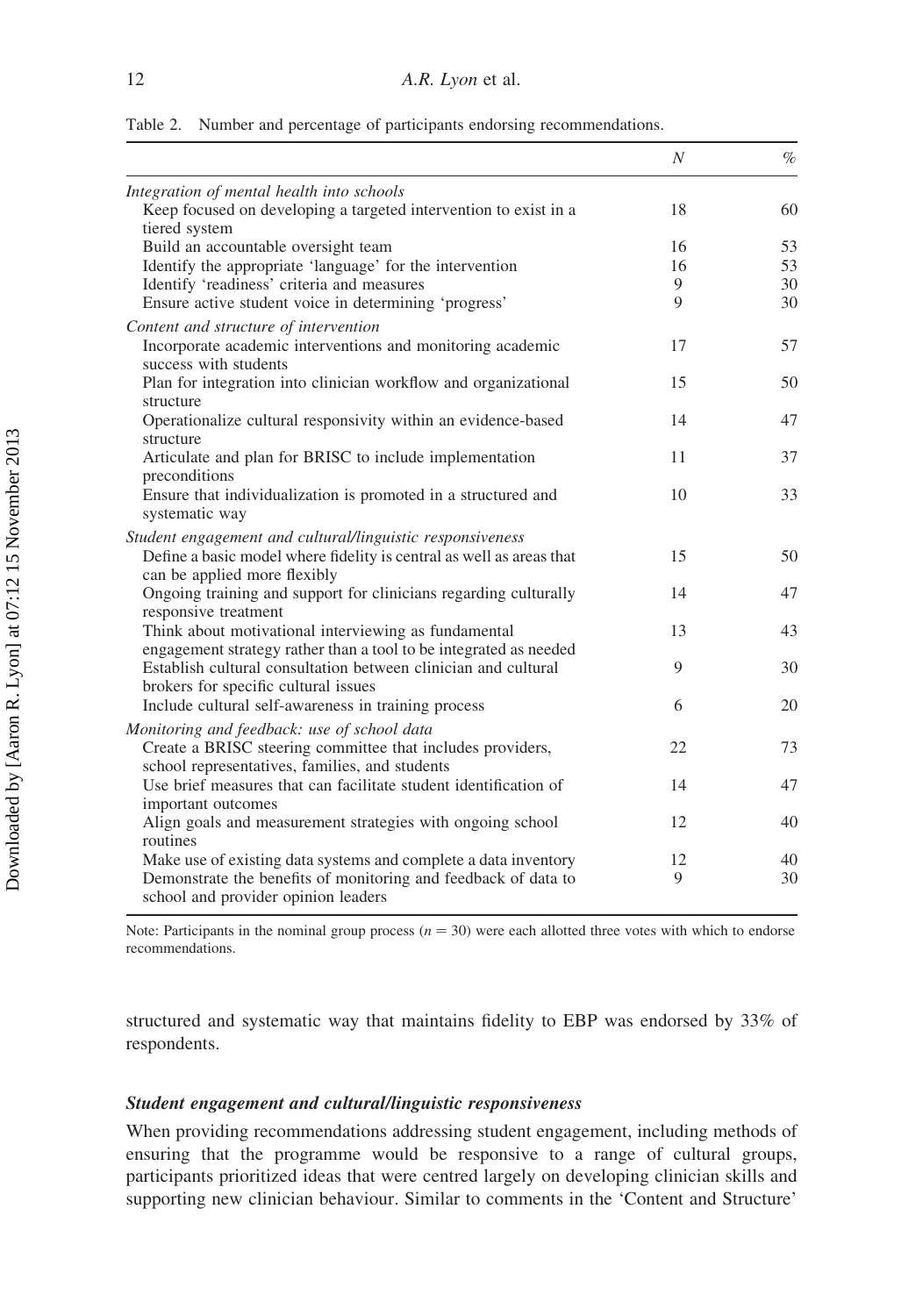section, 50% of participants prioritized defining a basic intervention model in which fidelity to core components was central but which still allowed flexibility in other areas to meet individual student needs. Of the respondents, 47% prioritized having training and support for clinicians regarding cultural responsiveness. It was specifically noted that these efforts should be ongoing and not limited to the pre-intervention training period. Other priority recommendations included using Motivational Interviewing (Miller & Rollnick, [2002\)](#page-18-12) as a fundamental engagement strategy for use with all youth, rather than a tool to be used only when engagement issues are identified by the clinician (43% endorsed), and establishing cultural consultation between the clinician and communitybased cultural brokers for specific cultural issues relevant to students and families (30% endorsed).

# Monitoring and feedback: use of school data

Related to the use of data for the purposes of monitoring and feedback, 73% of participants endorsed the creation of a diverse BRISC steering committee or project team – comprising providers, educators, parents, and students – which would consider the use of school data for monitoring and feedback at multiple levels. Of the participants, 47% voted for using brief measures in the treatment process when possible, which can facilitate student identification of academic and socio-emotional outcomes on which to focus. The Top Problems Assessment (Weisz et al., [2011\)](#page-19-9) was specifically mentioned as a promising tool for identifying and evaluating individualized monitoring targets. Participants also prioritized aligning goals and measurement strategies with ongoing school routines (40% endorsed) and making use of existing school district data systems by completing a comprehensive and district-specific data inventory (40% endorsed). Both of these recommendations acknowledged the potential for school and mental health data systems to supplement one another and were therefore identified as important avenues for integration.

# **Discussion**

There is a growing recognition of the importance of emotional health in facilitating academic success (Vander Stoep, Weiss, Kuo, Cheney, & Cohen, [2003](#page-19-10)). Meanwhile, public resources for youth mental health treatment are shrinking (Green et al., [2013\)](#page-18-13). As a result, the role of schools in identifying and addressing mental and behavioural issues among youth is likely to continue to expand. To maximize the reach and positive effects of SBMH programmes, it is imperative to develop and use approaches that can demonstrate effectiveness in promoting emotional well-being and academic success as well as a high degree of compatibility with the school context. The current project represents a realworld example of an effort to develop and ultimately test an evidence-informed mental health intervention that is explicitly designed to fit the structure, resources, and mission of schools, address the typical presenting emotional health problems of secondary school students, and integrate into the workflow of SBMH clinicians. To this end, three crosscutting themes emerged from the two studies presented in this paper: (1) alignment with the school context, (2) flexible/responsive service delivery, and (3) effective data utilization. Furthermore, another theme related to the special issue was the consistently endorsed notion of increasing integration through the use of school data. These key findings are discussed in the context of ongoing BRISC protocol development and their relevance to SBMH more generally.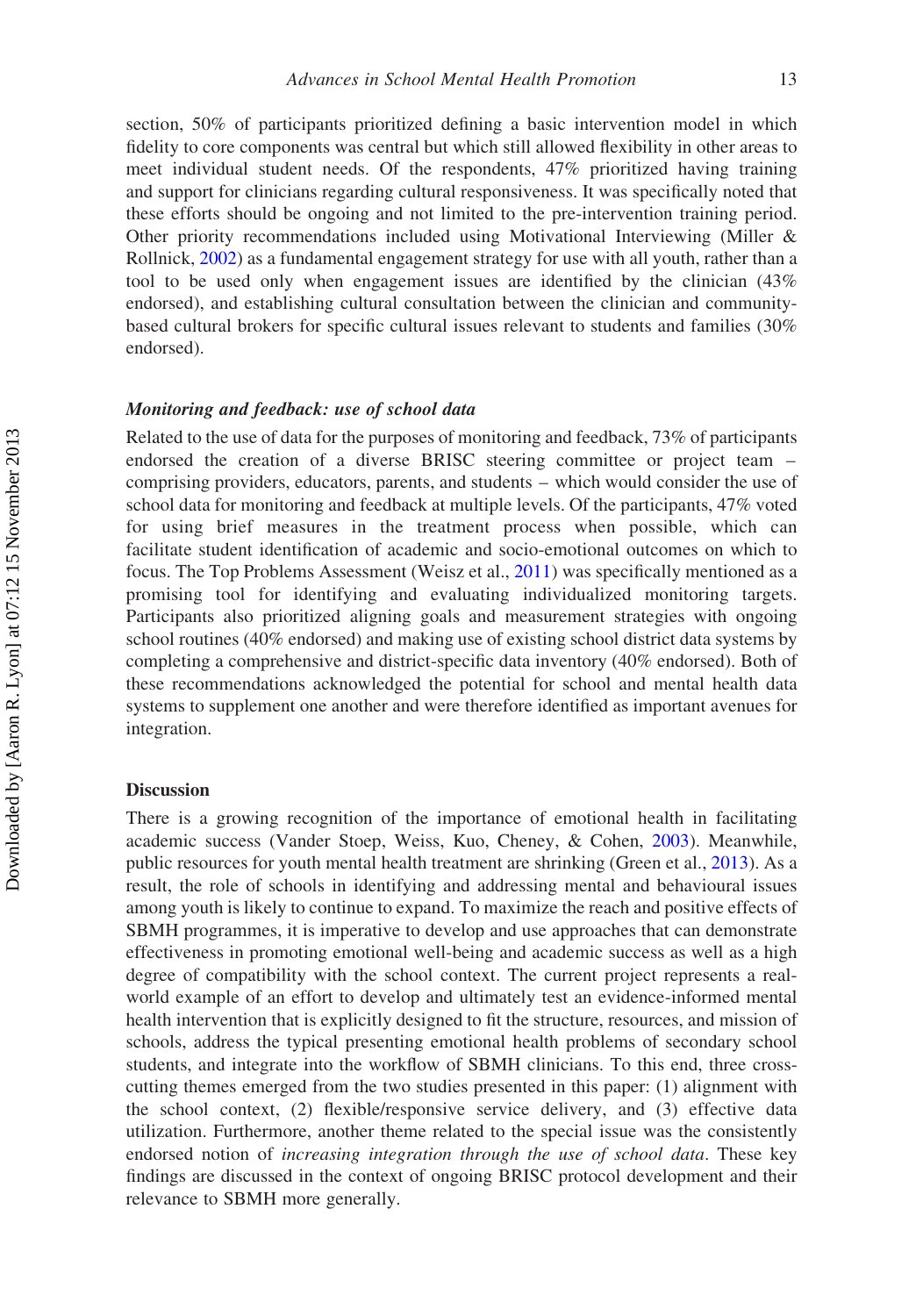# Key findings

# Alignment with the school context

The importance of aligning BRISC with the needs, structures, individuals (providers, youth, and families), and resources in schools was a consistent finding across both studies. Indeed, education-based frameworks such as RtI, MTSS, and School-wide Positive Behavior Support (SWPBS; Sugai & Horner, [2006\)](#page-19-11) – as well as mental health frameworks, such as Systems of Care (Pires, [2002;](#page-18-14) Stroul & Friedman, [1994](#page-19-12)) – emphasize collaboration among families, schools, mental health, and other youth-serving systems, with the goal of a well-coordinated, multi-tiered continuum of effective programmes and services that meet the needs of all students (Barrett et al., [2012\)](#page-17-4). Input from participants in both of our studies reinforced that, given the complex world of school programming and policies, simply identifying integration or collaboration as a goal does not provide a clear path to its achievement. Participants in both studies recommended that we clearly specify where BRISC is situated within the three-tiered model of stepped service provision and develop guidelines for how and when to refer students to more or less intensive supports based on their response to this intervention. As a result, we have developed a graphic to describe how BRISC fits within this framework and define key inputs from, and outputs into, the school context at multiple levels (see [Figure](#page-13-0) 2).

Participants also referenced the need for a systematic, holistic strategy for integrating BRISC into individual schools. Given that school contexts vary greatly, even within individual school systems, several participants recommended that we develop an explicit implementation framework paired with a readiness assessment. Before implementing BRISC, a clinician or mental health implementation team can use this information to better understand the level of development of mental health and other supports in the school, facilitate connections between the clinician and other types of school-based social and behavioural supports, and develop an action plan around each implementation support

<span id="page-13-0"></span>

Figure 2. Framework for BRISC integration into the three-tiered model of school-based service delivery.

 $\sim$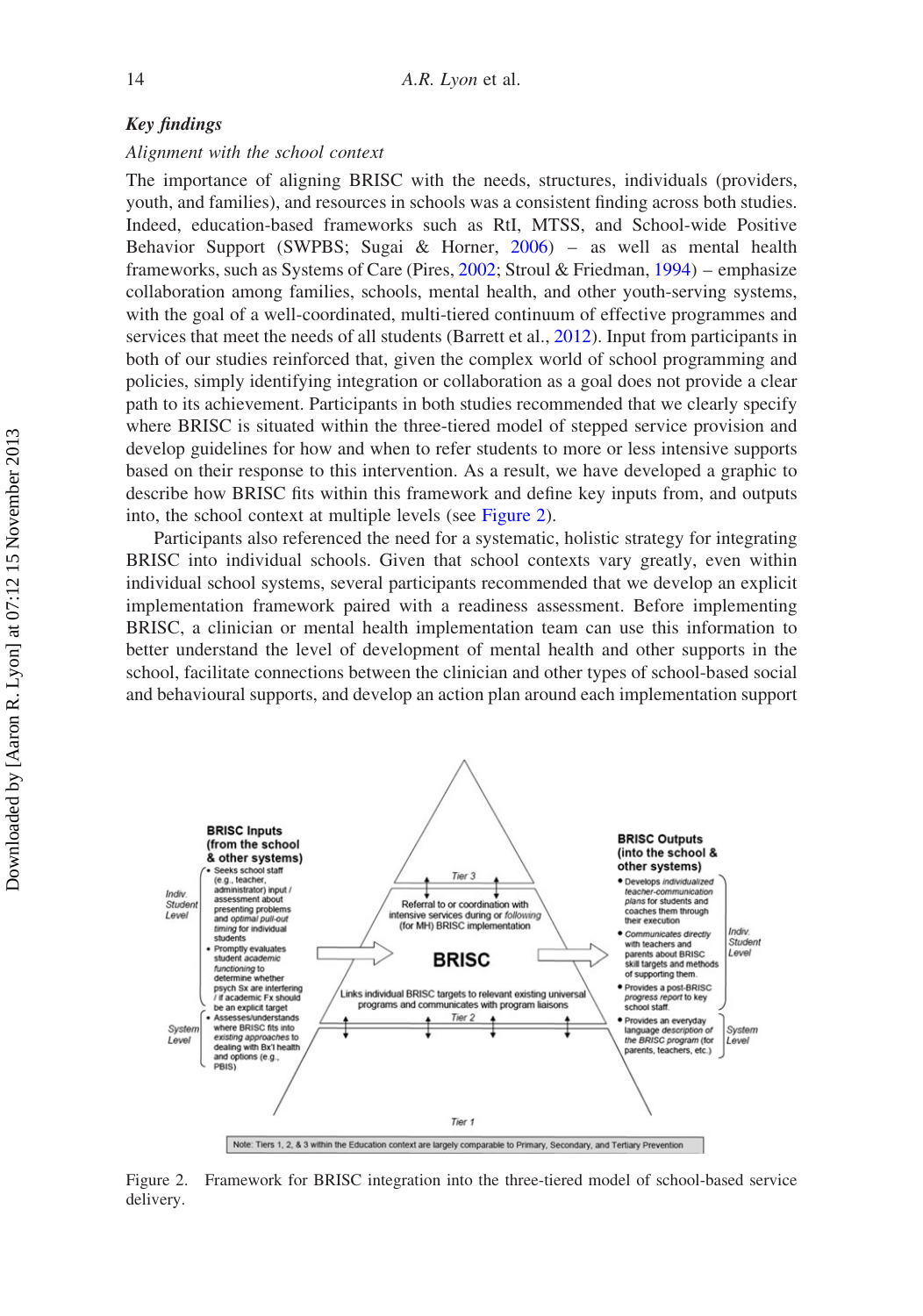element. Low levels of readiness could be addressed with additional supports prior to, or in the process of, BRISC introduction. Specific indicators of readiness identified by advisors included: (1) presence of a team responsible for school-wide emotional and behavioural support planning (including BRISC), (2) systematic behavioural screening and assessment occurring in the school, (3) efforts at family engagement and outreach including events and parent-support groups, and (4) education and training for teachers and staff on mental health. Completing a comprehensive inventory of other Tier 1–2 and intensive Tier 3 services and supports is also critical, as is an evaluation of the availability and accessibility of educational data to monitor student functioning in the school context.

Another key component of school alignment, given the personnel working in schools, is the question of 'who will implement BRISC?' Study participants consistently noted that professionals in a range of roles could be trained and supported to effectively implement the intervention. Research shows that the diverse SBMH workforce (including guidance counsellors, school psychologists, school nurses, school social workers, and external agency-based clinicians) is responsible for a wide range of client care, but that the presence of such professionals does not necessarily mean increased mental health service use (Green et al., [2013;](#page-18-13) Kelly & Lueck, [2011\)](#page-18-15). The brief, manualized, tiered format of BRISC could provide a means of engaging multiple types of professionals to provide mental health care (Atkins et al., [2010\)](#page-17-7), thus increasing the likelihood that effective mental health interventions are available and used in schools.

Effectively aligning BRISC with the school context includes careful attention to the students who are most likely to receive SBMH services. Previous research has identified that youth from ethnic and cultural minority backgrounds are particularly likely to access SBMH care over services in other sectors (e.g., Kataoka, Stein, Nadeem, & Wong, [2007](#page-18-16); Lyon, Ludwig, Vander Stoep, Gudmundsen, & McCauley, [2013\)](#page-18-17). Participant responses across studies indicated that there may be opportunities to design the BRISC intervention and training protocols to encourage cultural responsiveness directly. Evidence from the field of youth mental health suggests that interventions that have been explicitly culturally adapted, on average, may be no more effective than non-adapted programmes (Huey, [2012](#page-18-18)); suggesting that individual clinician cultural competency may be an equally important area of emphasis. For these reasons, it will be important for the BRISC readiness assessment mentioned earlier to include specific questions about the state of cultural competence/competence training for school-based professionals, and for the BRISC programme to provide additional training as needed.

#### Flexible/responsive service delivery

The theme of flexible service delivery in schools emerged when participants were discussing the overarching structure of BRISC and the stepped-care model for which it is intended, as well as methods of tailoring service delivery to be responsive to the diverse youth seen in schools. Consistent with emerging models of flexible, evidence-based psychotherapy interventions – which have been identified as particularly applicable to ethnic and cultural minority youth (Lyon et al., in [press-a](#page-18-8)) – the ability of a BRISC provider to select from a set of specific practices or skills to individualize service delivery represents an additional level of BRISC cultural responsiveness and engagement. This level is largely dependent on an individual provider's ability to administer the BRISC protocol in a way that is appropriately tailored to students from a variety of backgrounds. Other input focused on the need to combine rigor with flexibility and simplicity, to achieve the goal of maximum applicability to student needs. These responses largely parallel the continuing 'fidelity versus flexibility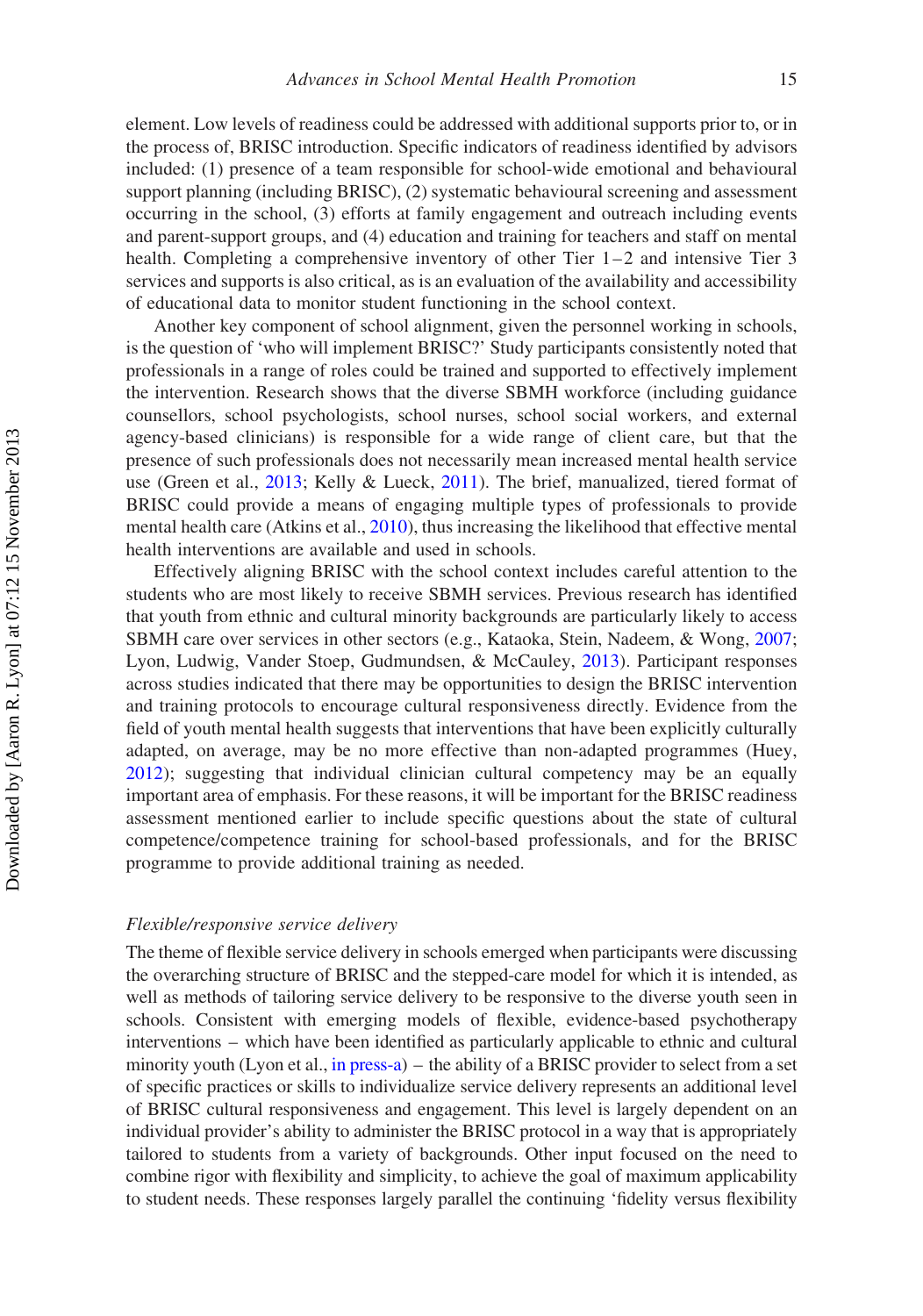debate' that has permeated the literature on psychosocial mental health interventions(Cohen et al., [2008;](#page-17-12) Kendall & Beidas, [2007\)](#page-18-19). Several advisors also recommended keeping the overall number of modules small, to narrow the focus of the intervention and facilitate practitioner learning and model adherence. Achieving a balance between simplicity and maximum applicability within a flexible, stepped-care model will be an important tension for the BRISC development team to resolve.

#### Effective data utilization

Education data (e.g., attendance, homework completion, grades) have been identified as key drivers of effective, multi-level data-driven decision-making in SBMH (Lyon, Nakamura, & Higa-McMillan, [2013\)](#page-18-3). This type of information can function as a practical cornerstone for the integration of mental health services into schools, enhancing collaboration among the diverse professionals working in schools around the shared objective of improving educational functioning. Indeed, the importance of outcome data in general – and educational data in particular – was a key theme acrossthe two studies described above and across all four topic areas. Some respondents indicated that educational data could be used to determine which students would be appropriate for the BRISC intervention (e.g., excluding those who are already exhibiting very low attendance or academic failure and tracking them into alternative, more intensive services). Furthermore, it was suggested that the accessibility of educational data for mental health service delivery purposes represents an important readiness criterion for BRISC implementation.

Despite widespread interest in educational outcomes, participants were somewhat divided about the degree to which academic functioning should be a central focus of SBMH treatment. Some participants indicated that the primacy of the school mission and co-location of the practitioner within the school makes direct intervention focused on academics appropriate. For others, however, this appeared to represent a conflation of roles; these participants suggested that a more traditional facilitation of academic progress through removal of social-emotional barriers to learning should define the SBMH mission, as well as the BRISC practice model. BRISC has been conceptualized as a programme with the ability to improve academic and behavioural outcomes in addition to other traditional mental health outcomes, but it would be beyond the scope of a mental health service to focus on academic needs that are in the purview of educators (e.g., to enhance reading skills). As described in the 'Implications' section below, the revised BRISC protocol will attend to educational outcomes, but remain focused on problem-solving surrounding social, emotional, and practical barriers to academic success.

Finally, respondents also discussed the ways to 'source' information about important outcomes. Integrated data systems that can identify students in need of services and allow for tracking multiple types of outcomes or functional domains (including mental health and educational outcomes) may facilitate problem-solving with students about the focus of treatment, monitoring progress over time, and communicating with school staff. To support these activities, new data systems may be created or existing data systems be re-purposed (Lyon, Nakamura, & Higa-McMillan, [2013\)](#page-18-3).

# Limitations

Although the current studies were formative by design, several limitations should be considered. First, our sample sizes were small and not fully representative of all types of school and mental health roles that could provide meaningful input about the development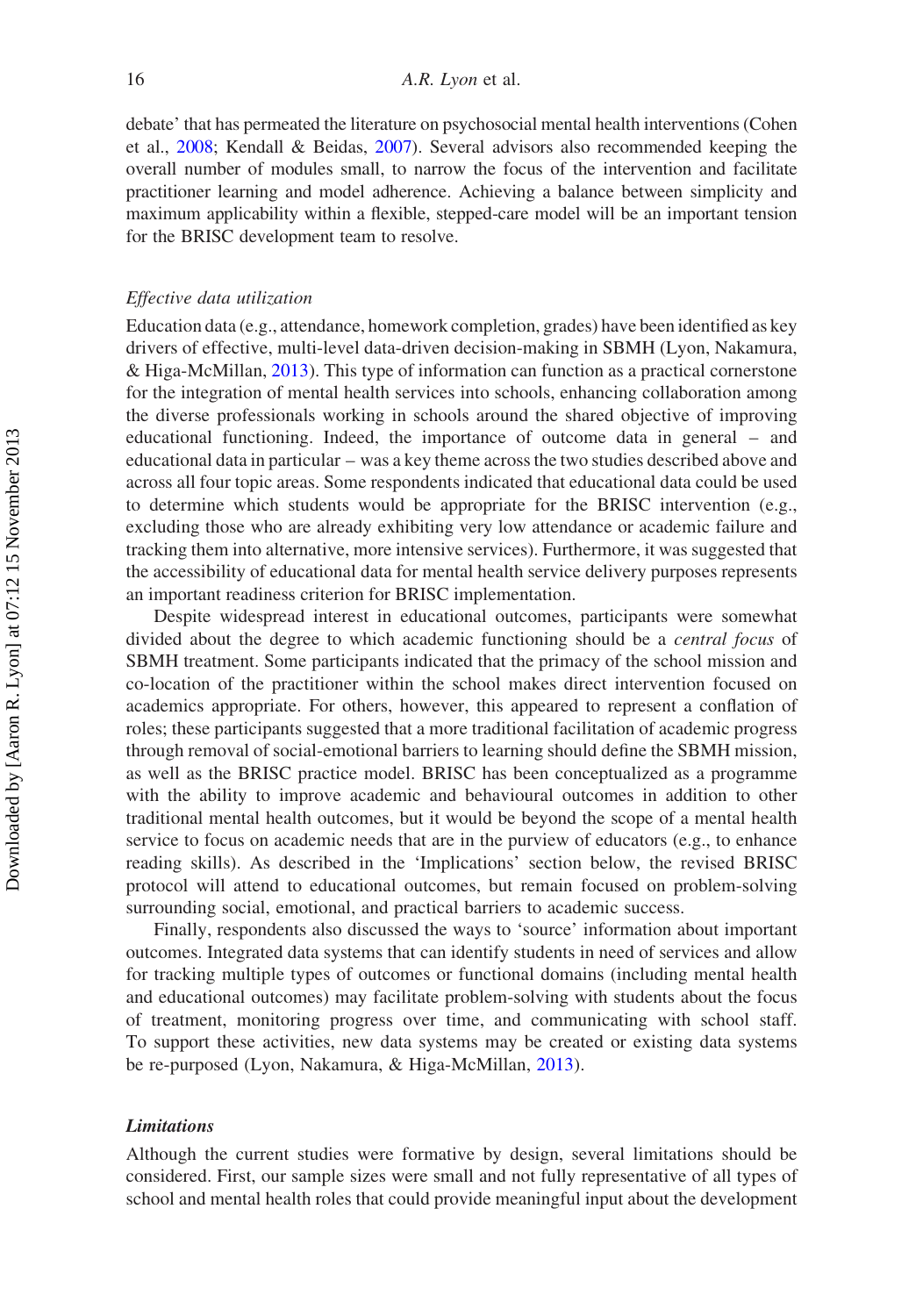of an SBMH intervention. The first study in particular only had 13 participants, and only one of them was an individual from the local school district (in contrast, the second study had considerably greater local representation). Nevertheless, approximately half of the participants in both studies routinely worked in the district. All participants were selected by the research team based on their national and local reputations, which is also not likely to yield fully generalizable opinions. Regarding our qualitative methodology, the research team identified a set of four common themes from the initial study and used these to solicit input from the larger nominal group process in Study 2. This may have limited the breadth and diversity of input we received. Finally, although the NGT provided a systematic method of prioritizing participant ideas (through voting), it could have biased our conclusions by giving greater weight to ideas suggested by persuasive group members and de-emphasizing ideas that did not fit the existing project narrative or contemporary views related to SBMH.

# Implications and next steps

Despite the above limitations, the information gleaned from these two studies has been instrumental to the design and iterative evaluation of BRISC and its implementation supports, and may help guide other SBMH development efforts focused on integration into the school context. As a result of this input, we have developed an implementation framework that is not only specific to BRISC but also draws from SWPBS and RtI assessment tools, such as the Self-Assessment and Program Review (Walker & Cheney, [2012](#page-19-13)). Specific revisions to the intervention protocol, based on lessons learned from the current studies, include the incorporation of explicit evaluation of academic functioning at the outset (using a brief academic and functional review tool), use of a 'Top Problems' (Weisz et al., [2012](#page-19-4)) approach to identify academic and social-emotional targets, and steps to assure that student 'voice' is central in developing goals and targets. The most recent version of the BRISC protocol also includes a focus on problem-solving directly related to homework completion and school attendance as a primary component. We are currently working on ways to allow for easy access to school data so that the work of the mental health providers can be accurately geared to support student's academic progress. Finally, to address the issue of a school's 'readiness' to move towards a more integrated mental health–academic supports approach, we have begun to meet with school personnel to identify criteria to be incorporated into a school readiness assessment tool.

A particularly important suggestion that emerged from both the studies was that BRISC's use of mental health and educational data for progress monitoring may be enhanced by support from a computerized measurement feedback system (MFS; Bickman, [2008](#page-17-13)) designed to track youth outcomes. These types of systems and related technologies have the potential to advance assessment and facilitate quality improvement in schools in a manner that is contextually appropriate (Lyon, Nakamura, & Higa-McMillan, [2013](#page-18-3)). Fortunately, a parallel but independent initiative to implement a MFS for use by SBMH providers is currently underway in the district in which BRISC is being developed (Lyon, Knaster Wasse, Ludwig, Pullmann, & McCauley, [2013](#page-18-20)).

In conclusion, as we attempt to develop a brief, effective school mental health intervention, our team is cognizant that 'effective programs rarely emerge without consideration of their implementation contexts' (Cappella, Reinke, & Hoagwood, [2011](#page-17-14), p. 460). Principal among the contextual factors relevant to intervention effectiveness in schools is the systematic collection and appropriate use of educational data. In collaboration with school and mental health stakeholders, BRISC is being developed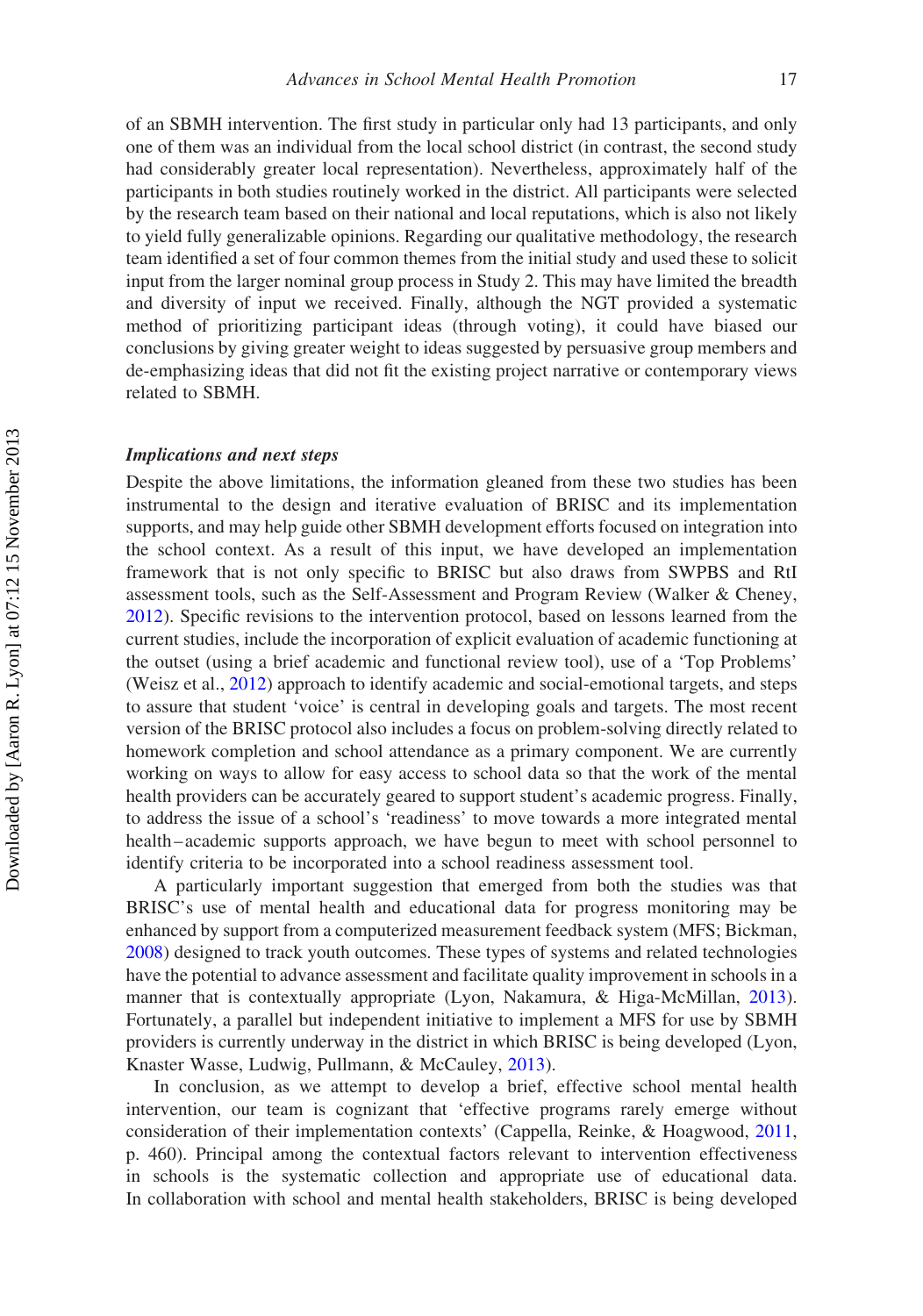with an explicit focus on these kinds of outcomes to enhance school–mental health integration and maximize intervention–setting fit.

# Funding

This publication was made possible in part by funding from the Institute of Education Sciences [grant number R305A120128], a grant awarded by the National Institute of Mental Health (NIMH) [grant K08 MH095939], and funding from the American Psychological Foundation.

Dr Lyon is an investigator with the Implementation Research Institute, at the George Warren Brown School of Social Work, Washington University, St Louis; through an award from the National Institute of Mental Health (R25 MH080916) and the Department of Veterans Affairs, Health Services Research & Development Service, Quality Enhancement Research Initiative (QUERI).

#### <span id="page-17-7"></span>References

- Atkins, M.S., Hoagwood, K.E., Kutash, K., & Seidman, E. (2010). Toward the integration of education and mental health in schools. Administration and Policy in Mental Health and Mental Health Services Research, 37(1–2), 40–47.
- <span id="page-17-4"></span>Barrett, S., Eber, L., & Weist, M. (2012). Development of an Interconnected Systems Framework for school mental health. OSEP Center on PBIS. Retrieved May 27, 2012, from [http://www.pbis.](http://www.pbis.org/school/school_mental_health/default.aspx) [org/school/school\\_mental\\_health/default.aspx](http://www.pbis.org/school/school_mental_health/default.aspx)
- <span id="page-17-13"></span>Bickman, L. (2008). A measurement feedback system (MFS) is necessary to improve mental health outcomes. Journal of the American Academy of Child and Adolescent Psychiatry, 47, 1114–1119.
- <span id="page-17-11"></span>Borntrager, C., Chorpita, B., Higa-McMillan, C., & Weisz, J. (2009). Provider attitudes toward evidence-based practices: Are the concerns with the evidence or with the manuals? *Psychiatric* Services, 60, 677–681.
- <span id="page-17-14"></span><span id="page-17-5"></span>Bradley, R., Danielson, L., & Doolittle, J. (2007). Responsiveness to intervention: 1997 to 2007. Teaching Exceptional Children, 39, 8–12.
- Cappella, E., Reinke, W.M., & Hoagwood, K.E. (2011). Advancing intervention research in school psychology: Finding the balance between process and outcome for social and behavioral interventions. School Psychology Review, 40, 455–464.
- <span id="page-17-6"></span>Cheney, D., Flower, A., & Templeton, T. (2008). Applying response to intervention metrics in the social domain for students at risk of developing emotional or behavioral disorders. The Journal of Special Education, 42, 108–126.
- <span id="page-17-9"></span>Chorpita, B.F., Daleiden, E.L., & Weisz, J.R. (2005a). Identifying and selecting the common elements of evidence based interventions: A distillation and matching model. Mental Health Services Research, 7, 5–20.
- <span id="page-17-12"></span><span id="page-17-10"></span>Chorpita, B.F., Daleiden, E.L., & Weisz, J.R. (2005b). Modularity in the design and application of therapeutic interventions. Applied and Preventive Psychology, 11, 141-156.
- Cohen, D.J., Crabtree, B.F., Etz, R.S., Balasubramanian, B.A., Donahue, K.E., Leviton, L.C., ... , Green, L.W. (2008). Fidelity versus flexibility: Translating evidence-based research into practice. American Journal of Preventive Medicine, 35, S381–S389.
- <span id="page-17-1"></span><span id="page-17-0"></span>Evans, S., & Weist, M. (2004). Commentary: Implementing empirically supported treatments in the schools: What are we asking? Clinical Child and Family Psychology Review, 7, 263–267.
- Fixsen, D.L., Naoom, S.F., Blase, K.A., Friedman, R.M., & Wallace, F. (2005). Implementation research: A synthesis of the literature. Tampa, FL: University of South Florida, Louis de la Parte Florida Mental Health Institute, The National Implementation Research Network.
- <span id="page-17-2"></span>Forman, S.G., Olin, S.S., Hoagwood, K.E., Crowe, M., & Saka, N. (2009). Evidence-based interventions in schools: Developers' views of implementation barriers and facilitators. School Mental Health, 1, 26–36.
- <span id="page-17-3"></span>Forman, S.G., Shapiro, E.S., Codding, R.S., Gonzales, J.E., Reddy, L.A., Rosenfield, S.A., ... , Stoiber, K.C. (2013). Implementation science and school psychology. School Psychology Quarterly, 28, 77–100.
- <span id="page-17-8"></span>Franklin, C., Kim, J.S., & Tripodi, S.J. (2009). A meta-analysis of published school social work practice studies: 1980–2007. Research on Social Work Practice, 19, 667–677.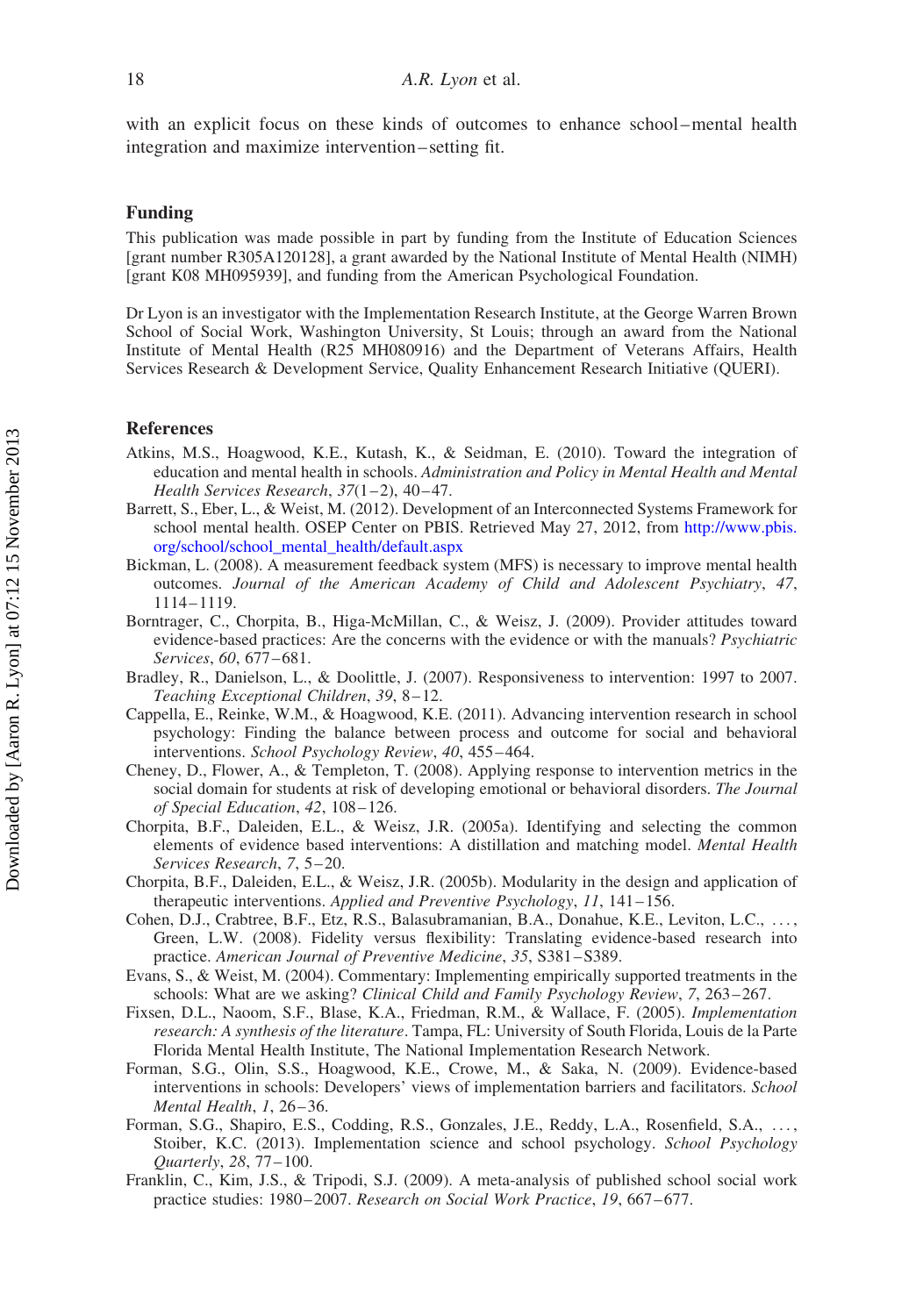- <span id="page-18-1"></span>Gamm, S., Elliott, J., Halbert, J., Price-Baugh, R., Hall, R., Walston, D., ... , Council of the Great City Schools (2012). Common core state standards and diverse urban students: Using multitiered systems of support. Washington, DC: Council Of The Great City Schools.
- <span id="page-18-13"></span>Green, J.G., McLaughlin, K.A., Alegría, M., Costello, E.J., Gruber, M.J., Hoagwood, K., ..., Kessler, R.C. (2013). School mental health resources and adolescent mental health service use. Journal of the American Academy of Child and Adolescent Psychiatry, 52, 501–510.
- <span id="page-18-10"></span>Hsieh, H.F., & Shannon, S.E. (2005). Three approaches to qualitative content analysis. *Qualitative* Health Research, 15, 1277–1288.
- <span id="page-18-18"></span>Huey, S.J. (2012, August). What we know and don't know about culturally responsive treatments for ethnically minority youth. BRISC Research Summit, Seattle, WA.
- <span id="page-18-16"></span>Kataoka, S.H., Stein, B.D., Nadeem, E., & Wong, M. (2007). Who gets care? Mental health service use following a school-based suicide prevention program. Journal of the American Academy of Child and Adolescent Psychiatry, 46, 1341–1348.
- <span id="page-18-15"></span>Kelly, M.S., & Lueck, C. (2011). Adopting a data-driven public health framework in schools: Results from a multi-disciplinary survey on school-based mental health practice. Advances in School Mental Health Promotion, 4, 5–12.
- <span id="page-18-19"></span>Kendall, P.C., & Beidas, R.S. (2007). Smoothing the trail for dissemination of evidence-based practices for youth: Flexibility within fidelity. Professional Psychology: Research and Practice, 38, 13–20.
- <span id="page-18-3"></span>Lyon, A.R., Borntrager, C., Nakamura, B., & Higa-McMillan, C. (2013). From distal to proximal: Routine educational data monitoring in school-based mental health. Advances in School Mental Health Promotion, 6, 263–279.
- <span id="page-18-5"></span>Lyon, A.R., Charlesworth-Attie, S., Vander Stoep, A., & McCauley, E. (2011). Modular psychotherapy for youth with internalizing problems: Implementation with therapists in schoolbased health centers. School Psychology Review, 40, 569–581.
- <span id="page-18-20"></span>Lyon, A.R., Knaster Wasse, J., Ludwig, K., Pullmann, M., & McCauley, E. (2013, November). Implementation of a measurement feedback system in school-based mental health. Paper presentation at the 2013 Convention of the Association for Behavioral and Cognitive Therapies, Nashville, TN.
- <span id="page-18-8"></span>Lyon, A.R., Lau, A., McCauley, E., Vander Stoep, A., & Chorpita, B.F. (in press-a). A case for modular design: Implications for implementing evidence-based interventions with culturallydiverse youth. Professional Psychology: Research and Practice.
- <span id="page-18-7"></span>Lyon, A.R., Ludwig, K., Romano, E., Koltracht, J., Vander Stoep, A., & McCauley, E. (in press-b). Using modular psychotherapy in school mental health: Provider perspectives on interventionsetting fit. Journal of Clinical Child and Adolescent Psychology.
- <span id="page-18-4"></span>Lyon, A.R., Ludwig, K., Romano, E., Leonard, S., Vander Stoep, A., & McCauley, E. (2013). "If it's worth my time, I will make the time": School-based providers' decision-making about participating in an evidence-based psychotherapy consultation program. Administration and Policy in Mental Health and Mental Health Services Research, 40, 467–481.
- <span id="page-18-17"></span>Lyon, A.R., Ludwig, K., Vander Stoep, A., Gudmundsen, G., & McCauley, E. (2013). Patterns and predictors of mental healthcare utilization in schools and other service sectors among adolescents at risk for depression. School Mental Health, 5, 155–165.
- <span id="page-18-12"></span><span id="page-18-0"></span>McHugh, R.K., & Barlow, D. (2010). The dissemination and implementation of evidence-based psychological treatments: A review of current efforts. The American Psychologist, 65, 73–84.
- <span id="page-18-9"></span>Miller, W.R., & Rollnick, S. (2002). Motivational interviewing: Preparing people for change. New York: Guilford Press.
- <span id="page-18-6"></span>Muhr, T. (2004). ATLAS.ti 5.0 [Version 5]. ATLAS.ti Scientific Software Development GmbH. Berlin, Germany. Retrieved from <http://atlasti.com>
- <span id="page-18-14"></span>Paternite, C.E. (2005). School-based mental health programs and services: Overview and introduction to the special section. Journal of Abnormal Child Psychology, 33, 657–663.
- <span id="page-18-11"></span>Pires, S.A. (2002). Building systems of care. Washington DC: National Technical Center for Children's Mental Health.
- <span id="page-18-2"></span>Potter, M., Gordon, S., & Hamer, P. (2004). The nominal group technique: A useful consensus methodology in physiotherapy research. New Zealand Journal of Physiotherapy, 32, 126–130.
- Pullmann, M.D., Bruns, E.J., Daly, B.P., & Sander, M.A. (2013). Improving the evaluation and impact of mental health and other supportive school-based programmes on students' academic outcomes. Advances in School Mental Health Promotion, 6, 226–230.